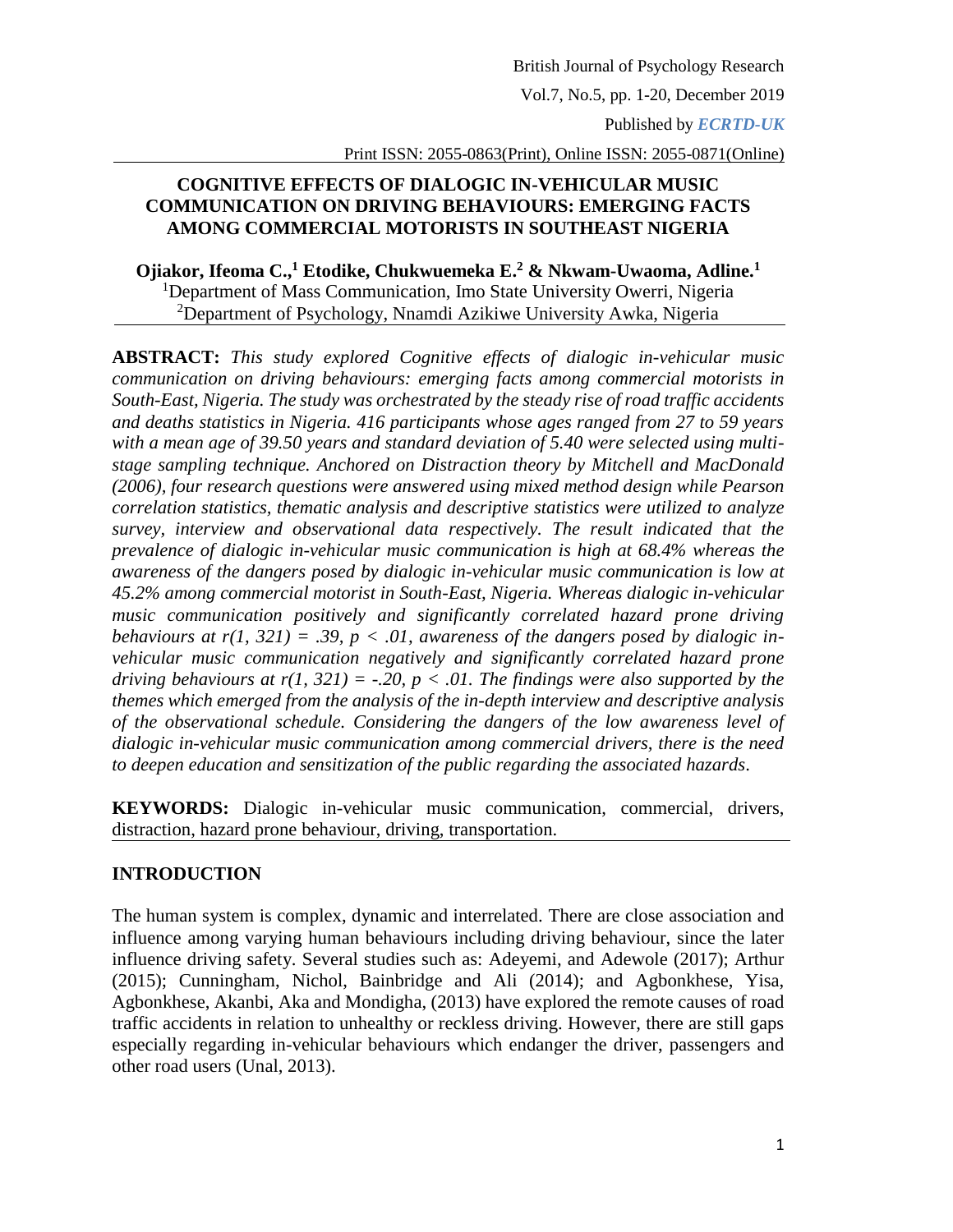# British Journal of Psychology Research Vol.7, No.5, pp. 1-20, December 2019 Published by *ECRTD-UK*

## Print ISSN: 2055-0863(Print), Online ISSN: 2055-0871(Online)

According to Dibben and Williamson (2007), outside road worthiness of vehicles and environmental factors which are related to the nature of the road and traffic related issues, drivers' behaviours are one of the critical factors of driving safety. Many studies have explored the influence of objective factors such as: drivers' health, fatigue and training on driving outcome leaving gaps for subjective factors such as dialogic in-vehicular music communication. A great body of literature supports the theoretical assumptions that invehicular music communication constitutes more distraction than its pleasurable utility (e.g. Abrams, 2011). Despite this progress in literature, extant empirical evidence is lacking as regards dialogic in-vehicular music communication especially among Nigeria commercial drivers population. With the increasing national figure on road accidents and accident related deaths in Nigeria (WHO, 2016; Nigerian Pilot, 2016), the time is ripe to carry out a search outside the conventional search for factors which correlate the causes of these road harms and dialogic in-vehicular music communication could be one of them. Dialogic in-vehicular music communication refers to listening and responding (reacting) to music (organized sounds and auditory stimuli) from motor vehicle radio and playables while driving (Dibben & Williamson, 2007). It is also being influenced by music or other organized sounds from the vehicle audio or video systems in a way that the listener responds to it behaviourally either in form of sing along, sit dance and other physical gestures which show communication between the listener and the auditory stimuli (Unal, 2013). Usually drivers engage in dialogic in-vehicular music communication by listening to the radio which means that he/she does not have the power to select the music that is being played or the programmes being aired at that point in time. Also, he/she may be listening to a purposively selected music or randomly selected music as the case may be and thirdly, the driver may reduce the volume so that it will play as background music or he/she may decide to increase the tempo so that it will be above any form of verbal communication in-vehicle. Whichever, these major behavioural patterns have become a subject of intense argument on whether it serves driving concentration or distraction. Without doubt, the utility of in-vehicle musical communication has challenged its usefulness and appropriateness especially in the wake of how safe the practice is in reality to severely damaged road infrastructure which has hitherto tripled road clashes and accidents nationwide.

Although, research findings have consistently emphasized that it is not music itself is the problem rather the varying effects which it precipitates on the listener such as mood changes, physiological changes and certain physical reaction which may be implicate driving safety. For this reason, Unal (2013); Dibben & Williamson, (2007) and Brodsky, (2002) noted that in-vehicular music communication has a lot of positive and negative consequences physically, psychologically and physiologically depending upon the user, his state of mind and circumstance of his environment (roads). It is in consideration of the circumstances above that the current research effort is born to provide theoretical linkage in support of the existing conceptual model and empirical evidence for the purpose of legislative framework which will seek to protect drivers, passengers and other road users from the harmful influence of in-vehicular music communication. It is on this note that this study is berthed on the premise that more than its usefulness, in-vehicular music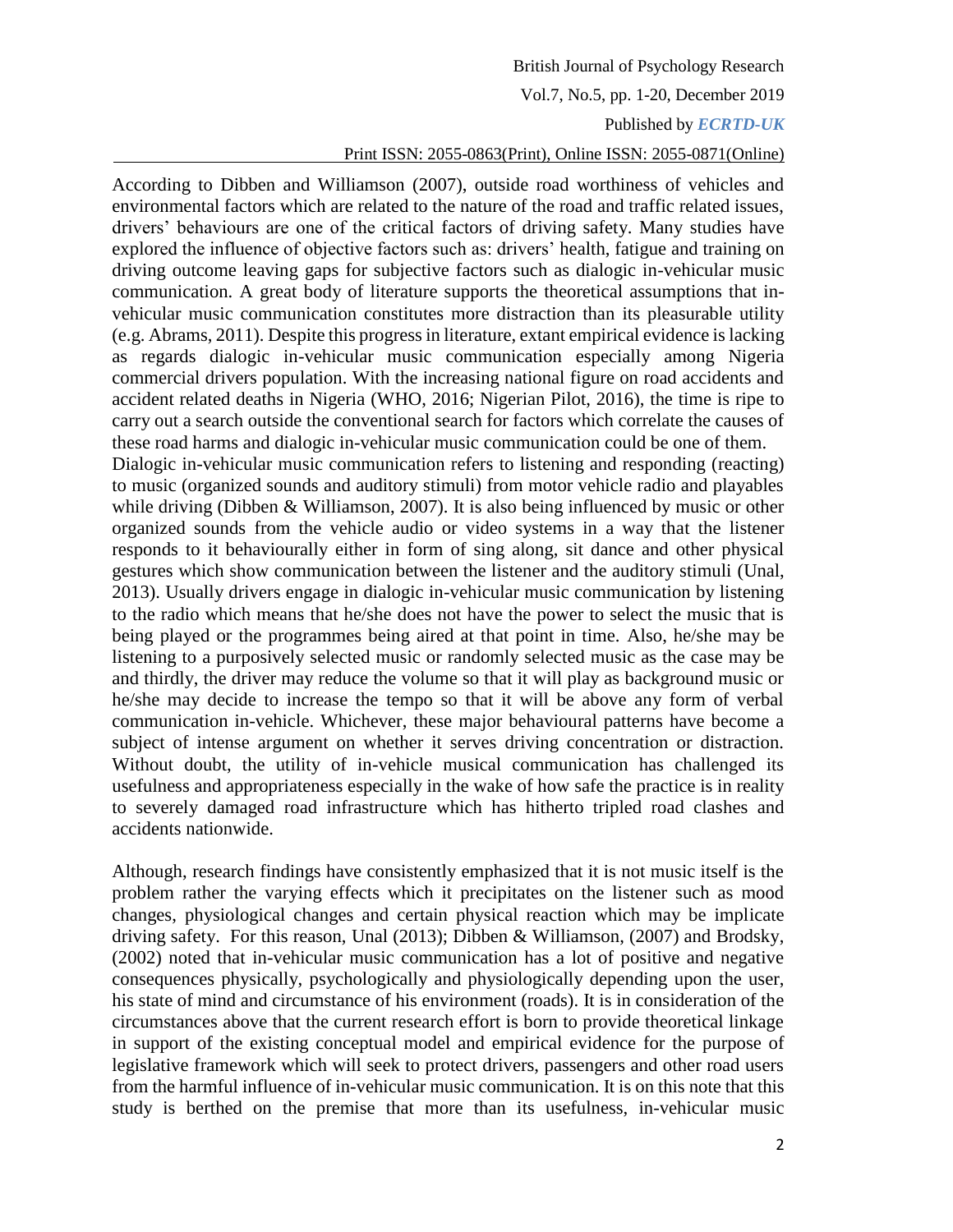communication will serve more distraction purpose to drivers than concentration or relaxation purposes with its inherent dangers for driving safety.

The above happenstance is the motivation for the current study which is aimed to ascertain the cognitive influence of dialogic in-vehicular music communication on commercial drivers' driving behaviour. First, the study will establish the rate of prevalence, drivers' awareness and the association of the dialogic in-vehicular music communication with hazard prone driving behaviour. Second, the study will evaluate if drivers' awareness of the hazards of dialogic in-vehicular music communication will reduce the behaviour. Music influences peoples' mood in ways unimaginable and further influences their cognitive and physiological processes.

Based on the foregoing, there is need to explore the purview of in-vehicular music communication and its influences on drivers' cognitive process which will aid its correlation with psychomotor coordination and driving safety. Most road clashes are preventable if all the necessary caution is taken by road users. There is also the need to correlate the influence of in-vehicular music communication and its associated behaviours to hazard prone driving behaviours such as: changing music channel or playable, adjusting music volume or selecting the types of infotainment among Nigerian commercial motorists in South-East Nigeria.

### **LITERATURE REVIEW**

### **Road traffic accidents in Nigeria**

Nigeria has consistently ranked among the highest rate of road accidents in the world (Agbonkhese, Yisa, Agbonkhese, Akanbi, Aka, & Mondigha, 2013). For instance, in 2015, there were 12,077 road crashes (accidents) which resulted in 5,400 deaths nationwide; although the figure decreased by 25.8% in 2016 to 4005 deaths in 7657 road crashes, it is still worrisome. World Health Organization (WHO) data on Nigeria confirmed that road crashes remain next to Boko Haram insurgency as the highest source of violent death in Nigeria (WHO, 2016; Nigerian Pilot, 2016). WHO adjudged Nigeria as the most dangerous country in Africa with 33.7 deaths per 100,000 population every year making it one in four road accident deaths in Africa occurs in Nigeria. These figures are frightening as much as they real having claimed many lives even those of top government officers e.g. Hon. Minister of State for Labour and Employment Barr. James Ocholi, his wife and son and Maj. Gen. Yushau Mahmood Abubakar were all victims (Nigerian Pilot, 2016). In the face of these plaguing road harms in the road transportation system in Nigeria that Nigeria Federal Road Safety Corps Marshal Dr. Oyeyemi announced a mandatory psychological assessment of Nigeria road traffic offenders as from July 1, 2017 with pilot scheme taking off in Anambra State, South-East of Nigeria (Punch, 2017).

The ratification of psychological assessment policy by the Nigeria National Assembly has marked the beginning of such unusual search into unconventional causes of disasters including the high rate of road traffic accidents. The policy has intention to unlock the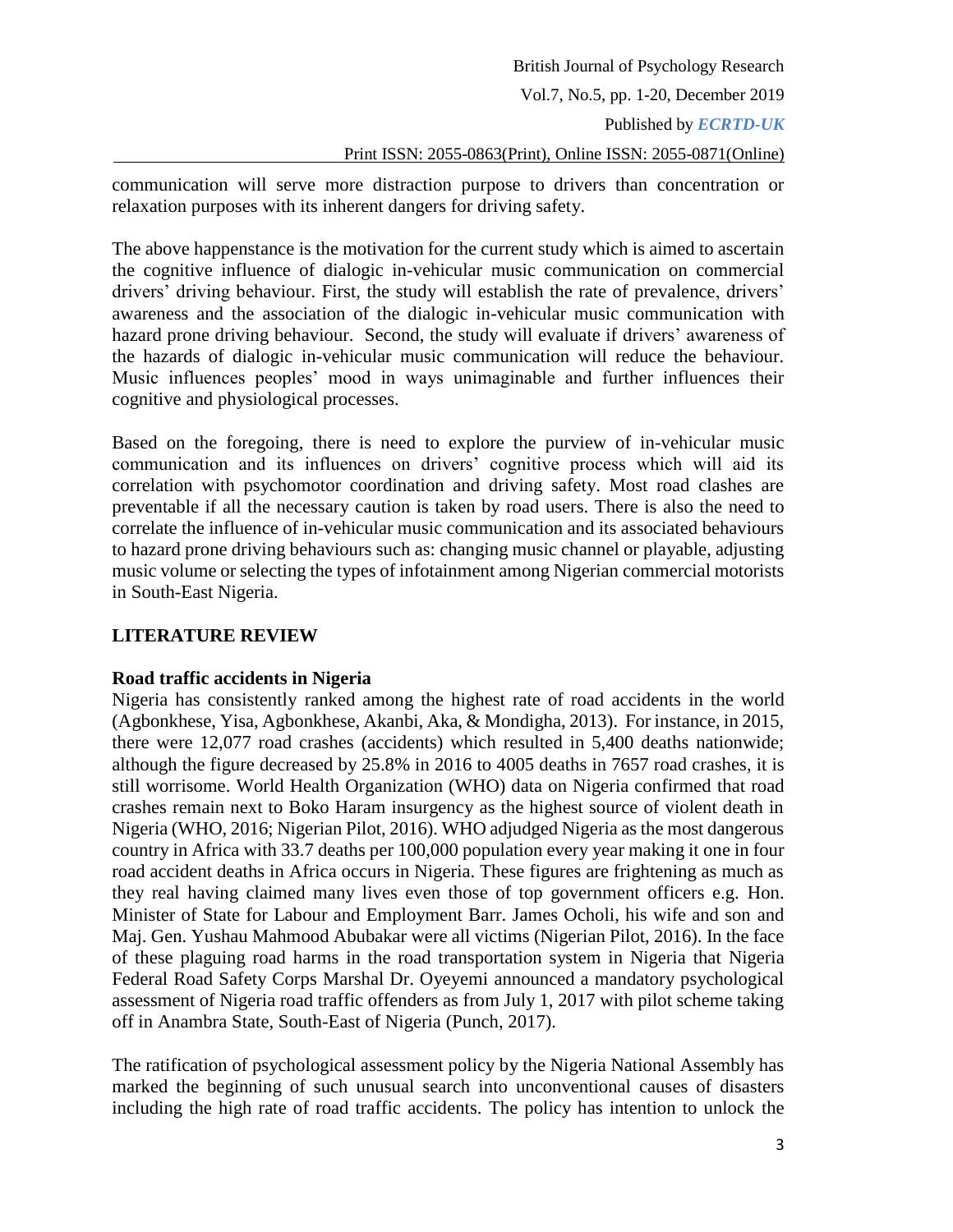"human factors" which may impact negatively on the public health. In the transport industry, such human factors may revolve around drivers' in-vehicular behaviours such as dialogic in-vehicular music communication which may constitute real dangers to lives and properties (Dibben & Williamson, 2007).

### **Listening to in-vehicular music while driving**

The emergence of In-vehicular ICT systems in the 1970s has helped people to listen to news, recorded music or even listen to audio live streams while driving. These became possible as radios and stereos became fitted as standard features in many cars today. The growth of these features which included radios, stereos, compact discs, tape recorders and MP3 players have greatly revolutionized in-vehicle entertainment systems and the availability of variety of music sources, hence, the opportunity for self-selected music listening while driving has increased.

Several literatures and ongoing studies suggest that people listen to music while driving because it provides an enjoyable experience: it entertains and prevents boredom, provides stimulation and relaxes drivers. Listening to music is commonly mentioned as a countermeasure to driver fatigue: for example, turning up the volume of the radio was the most common technique reported by male college students to avoid drowsiness (Nguyen, 1998). The observational study by Stutts, (2003) revealed that audio was more likely to be on when there was less light, traffic conditions were moderate or heavy, and when no passengers were present in the vehicle, suggesting that music is used to entertain and relax. Using interviews, Bull (2001) has identified a number of recurrent themes in drivers' descriptions of their music-accompanied driving experiences: use of media in vehicles masks random environmental sounds, creating an 'accompanied' form of aural privacy, in which music provides an experience of 'connection' with others. This 'private space' makes possible a range of other experiences: drivers report that they listen to whatever they like, as loudly as they like, and can even sing along because they feel less observed than at home; they report finding potential frustrations of driving transformed by listening.

Several researchers have commented on the omnipresent nature of music being responsible for an increasing number of people listening to music at work (Bull, 2007; Haake, 2006; Prichard, Korczynski, & Elmes, 2007). Although music has an increasing presence in people's everyday lives, results on the effect of listening to background music while a person is engaged in another task are inconclusive (North & Hargreaves, 1999; Oldham, Cummings, Mischel, Schmidtke, & Zhou, 1995). Moreover, given the potential beneficial effects of music as reported in most literature, the question of whether background music with all its attendant risks in driving and listening could be used to produce beneficial effects in the workstation is in dire need of systematic investigation (North & Hargreaves, 2008).

The issues to be considered and these help paint the picture of the worry that was addressed by the study. First, listening to music via car radio or playable while driving is, perhaps, the most common auditory stimuli that drivers are exposed to on the road apart from the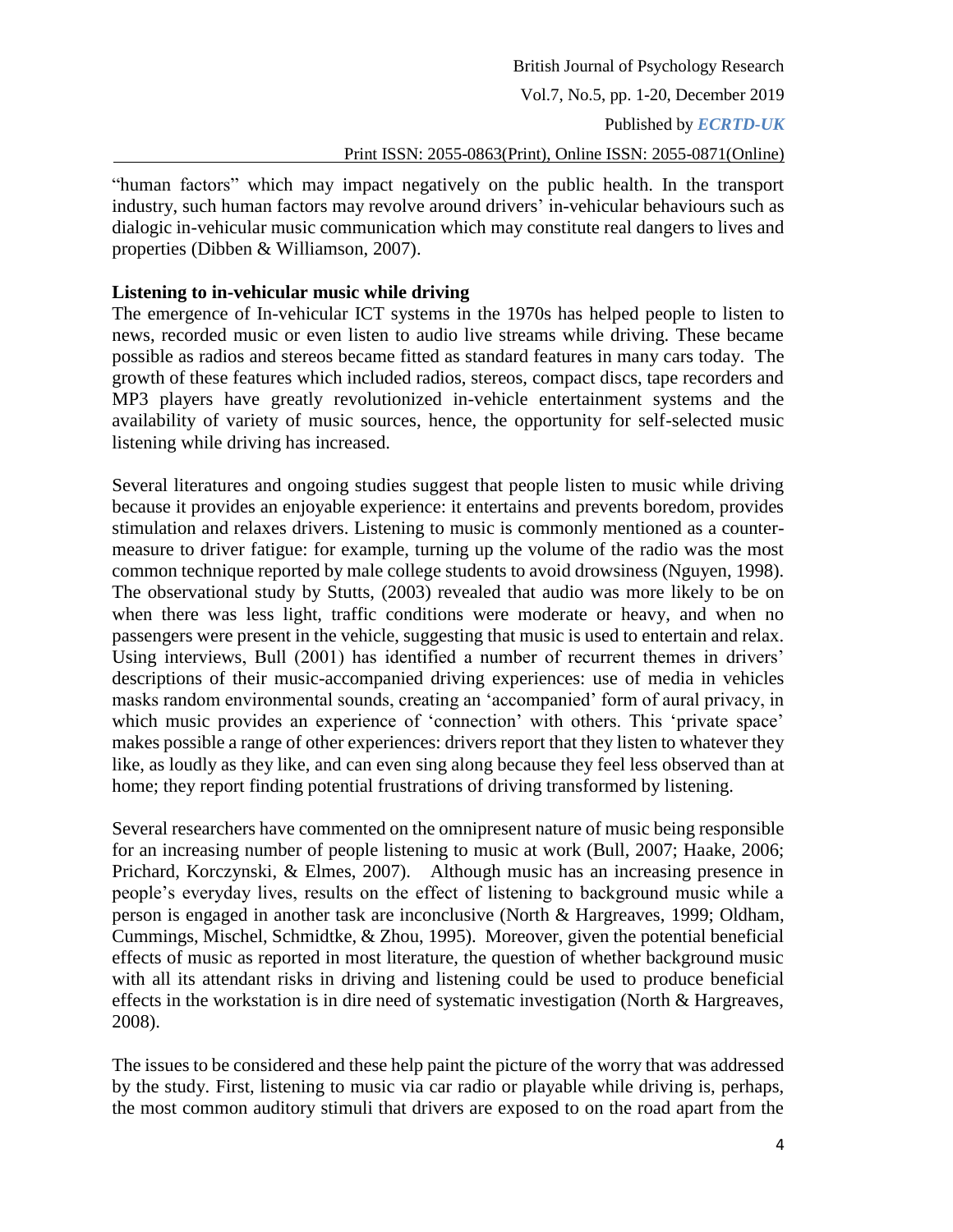stimuli of vehicular sounds. Second, the utility of in-vehicle musical communication is the main reason for its practice; which Brodsky (2002) as reported in (Dibben & Williamson, 2007) found to be relaxation and concentration. Third, this practice (listening to music while driving) could be gratifying on the one hand and hold some implications on the other hand for driving performance and safety, according to Stutts, Reinfurt, Staplin, & Rodgman (2001); Dibben & Williamson, (2007), Unal (2013).

#### **Empirical review**

Huiying, Sze, Qiang and Sangen, (2019) carried out a study on the effect of music listening on physiological condition, mental workload, and driving performance with consideration of drivers' temperament. Their study was on the association between in-vehicle music listening, physiological and psychological response, and driving performance, using the driving simulator approach, with which personality (temperament) was considered. The performance indicators considered were the standard deviation of speed, lane crossing frequency, perceived mental workload, and mean and variability of heart rate. Additionally, effects of the presence of music and music genre (light music versus rock music) were considered. Twenty participants of different personalities (in particular five, four, seven, and four being choleric, sanguine, phlegmatic, and melancholic, respectively) completed a total of 60 driving simulator tests. Results of mixed analysis of variance (M-ANOVA) indicated that the effects of music genre and driver character on driving performance were significant. The arousal level perceived mental workload, standard deviation of speed, and frequency of lane crossing were higher when driving under the influence of rock music than that when driving under the influence of light music or an absence of music. Additionally, phlegmatic drivers generally had lower arousal levels and choleric drivers had a greater mental workload and were more likely distracted by music listening.

Akpa, Booysen and Sinclair (2016) evaluate auditory intelligent speed adaptation for longdistance informal public transport in South Africa. The authors evaluated the impact of an auditory intelligent speed adaptation (ISA) intervention, applied at various intensity levels, on the speeding behavior of this seemingly intransigent mode of transport. The behavior of R61 between Beaufort West and Aberdeen were evaluated as regards: speeding distributions, speeding frequencies, speed percentiles, mean speeds, and the statistical relevance of key metrics. The result indicated that the auditory intervention has a clear impact on speeding behavior, both when applied at an audible level that can be drowned out by a radio, and even greater impact at a loud level. The impact on speeding is significant, with speeding frequency (both time and distance) reducing by over 20 percentage points.

In the same vein, Cunningham, Nichol, Bainbridge and Ali (2014) investigated social music in cars. This study looked at effect of music in the car on a group and not as an individual. Specifically, it focused on how songs are chosen for playing, how music both reflects and influences the group's mood and social interaction, who supplies the music, the hardware/software that supports song selection and presentation. They found that music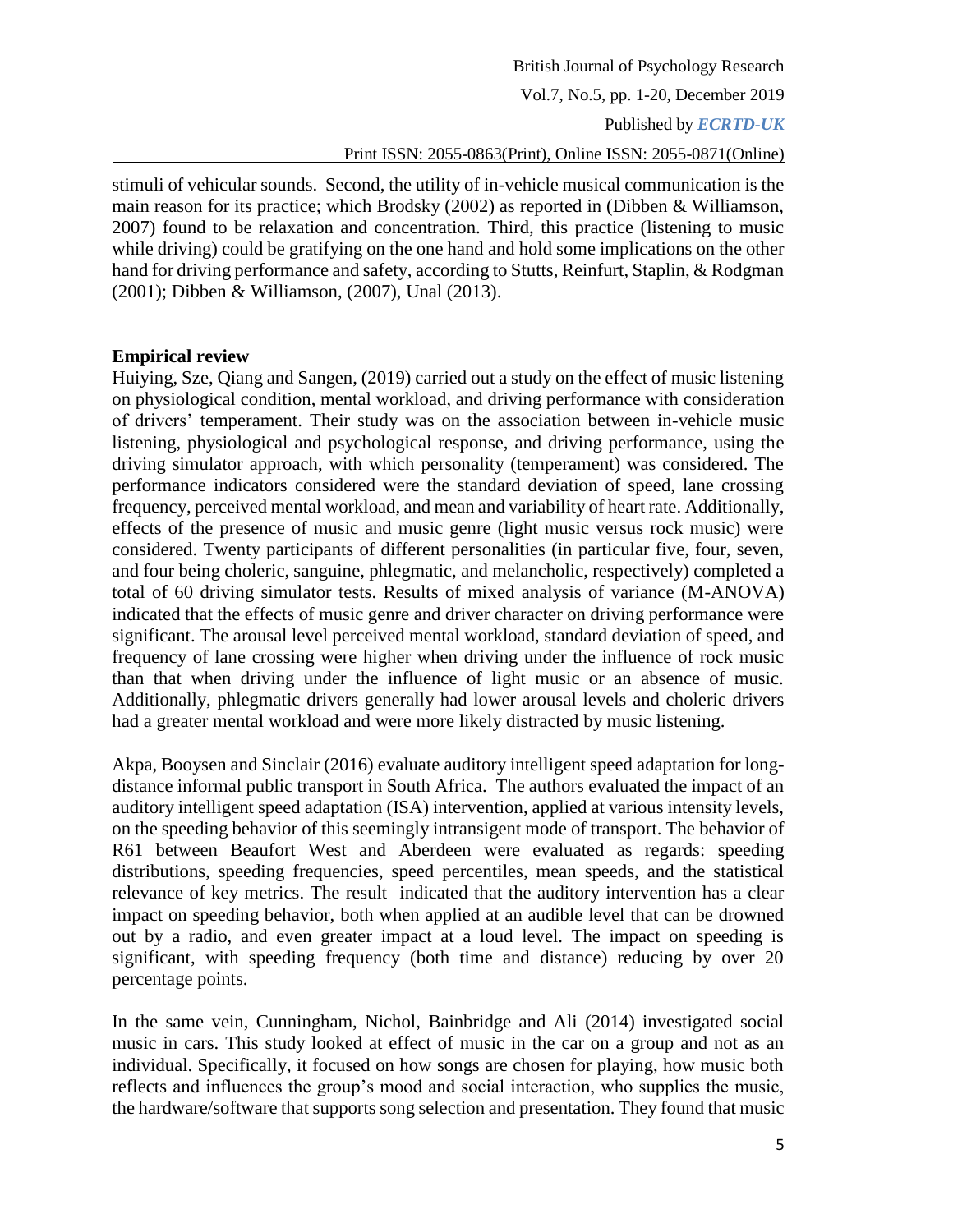was seen as integral to the group experience on a trip; Music can contribute to driving safety; by playing songs that will reduce driver drowsiness and keep the driver focused; music can provide a background to conversation; listening to music can be the main source of entertainment during a trip, as the driver and passengers focus on the songs played etc. Shenge (2010) employed a correlational design to review self-regulation of driving as a viable means of achieving safe and efficient driving among drivers. Three hundred and sixty two randomly or purposely sampled drivers participated in the study that employed thematic analyses and correlations as analysis tools. The principal finding of the study was that psychosocial factors such as drunken driving, road rage, and engaging in distractive activities while driving e.g. in-vehicular music correlated significantly with road crashes. This study was quite insightful on the ground that it was conducted in Nigeria and also focused on driving.

Having agreed on the ubiquitous nature of music while driving, Dibben and Williamson (2007) in an exploratory survey of in-vehicle music listening explored the habit of in vehicle music listening. Their study was to discover the extent to which people listen to music while driving, what they are listening to and why and whether there is any association with driving safety, measured by possession of four or more years' no-claims on motor insurance. Using the survey method on 1,780 British drivers, the study reveals that approximately two-thirds listen to recorded music and music radio while driving, with music reported to be less distracting than conversation. The most commonly cited reasons for listening to music while driving were its benefits for relaxation and concentration. The survey indicates associations between possession of 'no claims' on motor insurance and a preference for silence. However, the genre of music playing also appears to influence driving performance: there was an association between possession of no-claims, genre of music, and a difference in the frequency with which certain genres were playing at the time of the last accident, relative to the expected norm for that genre. Their findings support evidence for music as a source of in-vehicle distraction, which can have both positive and negative effects on driving performance. The data for the study was collected online which this study sees as a limitation and which the researcher hopes to address by being physically present during the actual driving so as to note the variables that positively or negatively affect the effect of music on drivers.

### **THEORETICAL FRAMEWORK**

Although, Abrams(2011a) proposed a relational theory that considers music therapy a discipline that "promotes human health both as and through music, in which music is understood as a temporal-aesthetic way of being transcending the concrete medium of sound, that manifests across all of the domains targeted in clinical music therapy goals." Abrams also suggests that humans can express their humanity and health in a way that is musical but not located within the medium of sound. Despite this theoretical attempt to relate music as a therapy however, fundamentally there is empirical evidences that its use while driving may constitute a driving distraction which may impair some basic cognitive driving behaviour such as longitudinal control with emphasis on speed and following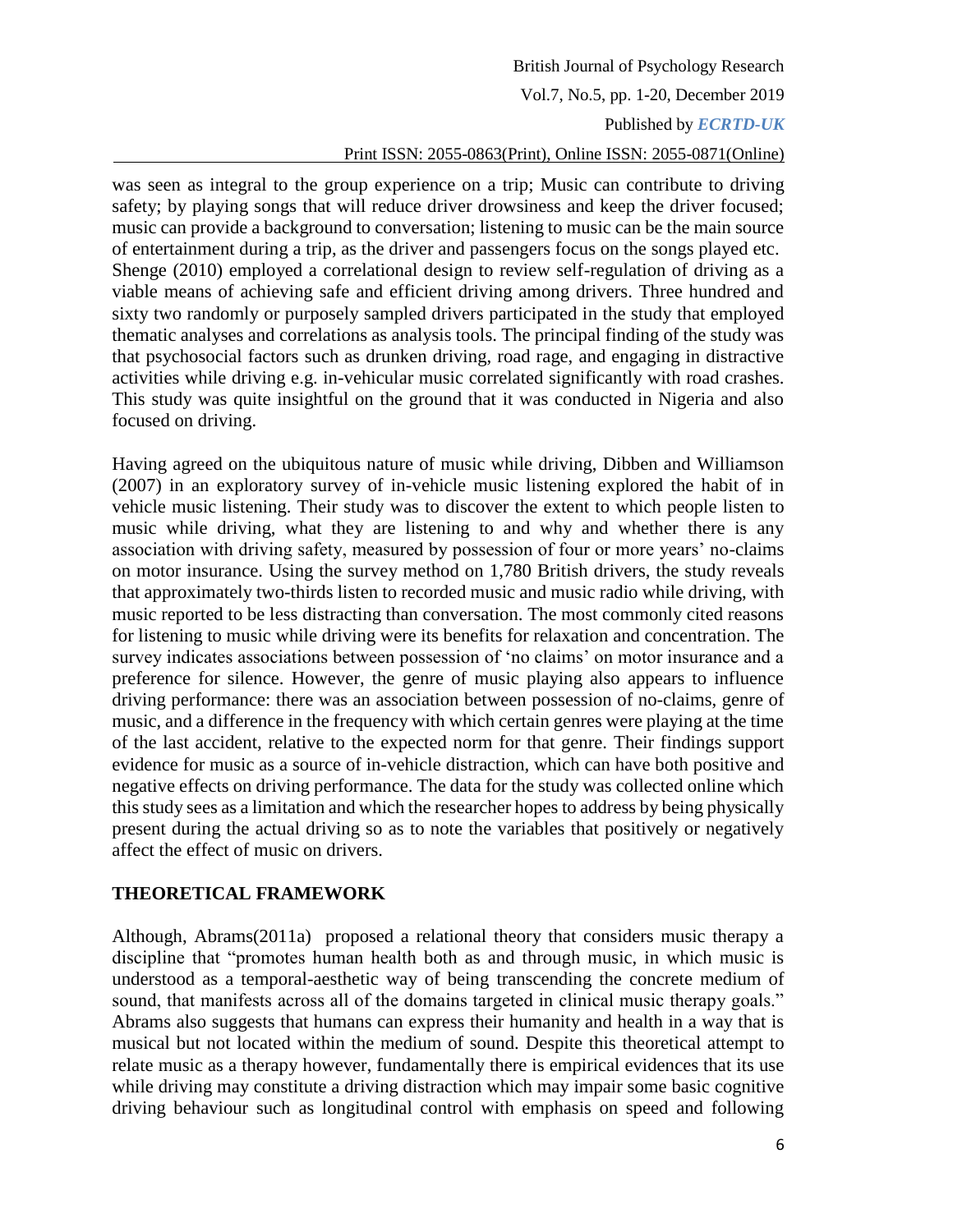vehicular distance; lateral control as regards Lane keeping and steering measures and reaction time involving the duration within which one is expected to respond to an unexpected eventuality while driving. These are cognitive behavioural conditions required for an effective and safe driving. Hence, it is expected that multiple task theory may provide theoretical assumption for relating possible impairments caused as a result of distractibility of dialogic in-vehicular music communication on basic cognitive behavioural conditions during driving. Against this backdrop, distraction theory is hereby proposed as the framework for the anticipated causal relationship between the art of dialogic music communication and cognitive driving behaviours.

### **Distraction theory**

Music may act as a distraction and the presence of any music will in effect, decrease productivity. Although, distraction may appear to have a negative meaning, in reality, distraction can either be positive or negative. This model stems from pain research where a beneficial effect of music is to emotionally engage the patient and take the mind of the patient off the painful condition or treatment (Mitchell & MacDonald, 2006). The main advantage music will have under such circumstances is in masking the 'other', possibly more distracting auditory stimuli. On the side of music as a distraction, some studies have concluded that music is distracting for task performance. For instance, in a study by Furnham and Strabac (2002), participants' performance in a reading comprehension and prose recall task was equally poor when background music or office noise was played compared to their performance in silence. The studies concluded that background music is as distracting as office noise. This is also supported by the multiple resource theory which asserts that multi-tasking is prevalent in our society. Issues such as listening to music and the dangers of using cell phones while driving call for understanding of the extent to which such dual-task performance will lead to decreases in attention and time-sharing ability. Multiple resource theory is one approach towards understanding this phenomenon.

Despite theoretical and empirical evidence in literature as regards possible hazards which may be associated with dialogic in-vehicular music communication; not many studies have captured the detrimental effects it may have on the human cognitive process which may produce stimulus response to driving behaviour capable of impacting driving safety. In order to address music as distraction stimuli to cognitive processes; the following research questions were raised to guide empirical investigation:

- i. What is the prevalence rate of dialogic in-vehicle musical communication among commercial motorists in South-East, Nigeria?
- ii. Would dialogic in-vehicle musical communication positively correlate hazardous driving among commercial motorists in South-East, Nigeria?
- iii. What is the awareness level of commercial drivers in South-East, Nigeria on the dangers of dialogic in-vehicular music communication?
- iv. Would the awareness of the hazards of the dangers of dialogic in-vehicular music communication while driving negatively correlate hazard prone driving behaviour among commercial motorists in South-East, Nigeria?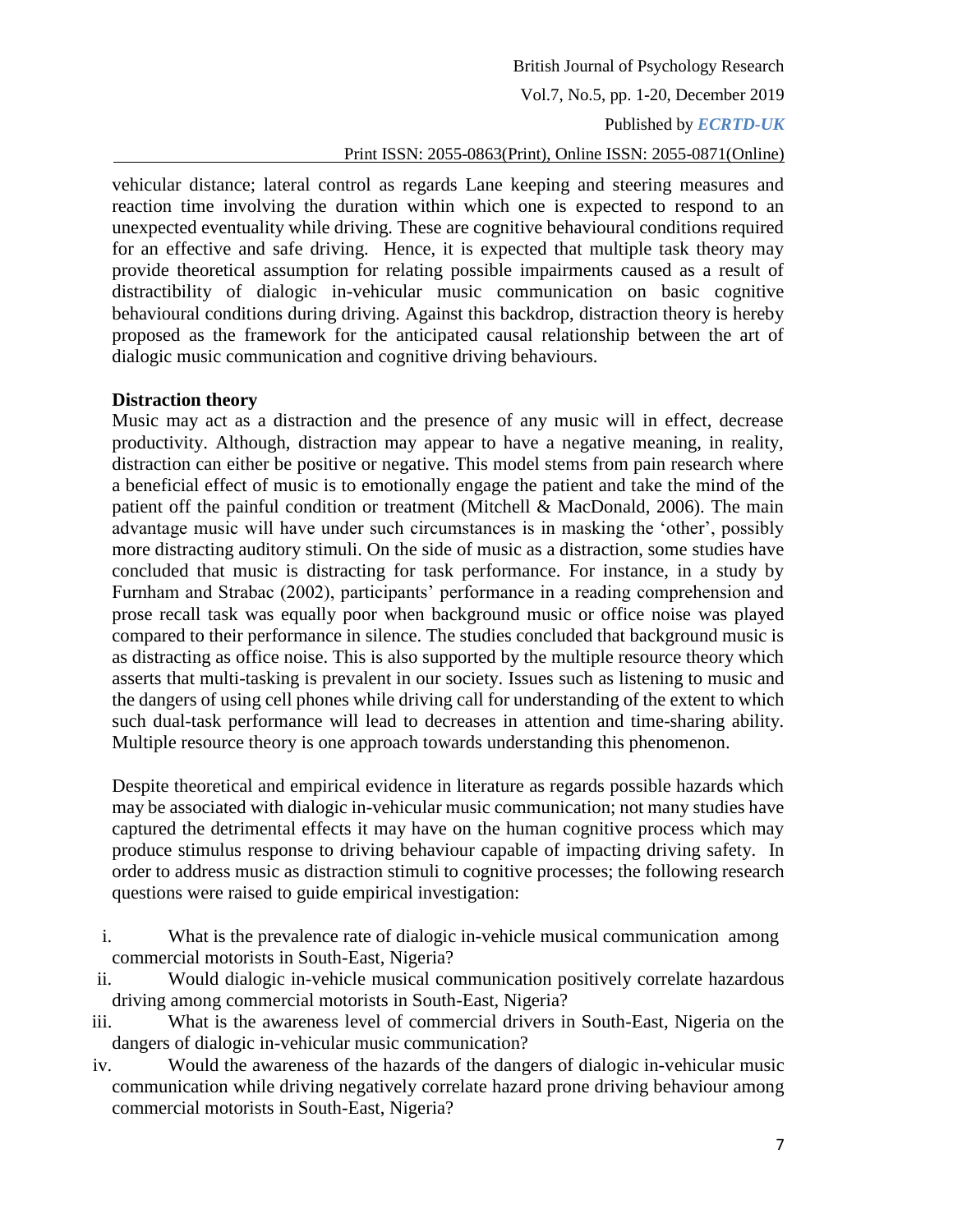### **METHOD**

**Design -** The design of the study is mixed method research which according to Creswell (2003) in Wimmer and Dominick (2014) helps to collect, analyse and integrate both quantitative and qualitative data in a single study. The study analyzed data with Pearson correlation statistics and thematic analysis of qualitative data. The observation schedule was also analyzed using descriptive statistics.

**Area of study** - The area of the study is limited to South-East Nigeria comprising the five States (Anambra, Imo, Enugu, Abia, and Ebonyi States of Nigeria) in the South-East geopolitical zone. However, the States were further delimited to the public motor parks in each State capital (Awka, Owerri, Umuahia, Enugu and Abakaliki) in South-East, Nigeria.

**Study population** - The population is commercial drivers in South-East, Nigeria. Data from the various state emblem units put the estimated population of inter-state commercial motorists at 1,617.

**Sample/ sampling technique** - With the adoption of the mixed method, the study had three different sample sizes for survey, observation and In-depth Interview (IDI). The sample size for survey was 321 based on Yamane's (1978) sample reduction formula of  $n=N/1+N(e)2$ ; the sample size for observation was 81 based on the principle of theoretical saturation while the sample size for In-depth Interview was 15, also based on the principle of theoretical saturation. In all, the study sampled 416 participants whose ages ranged from 27 to 59 years with a mean age of 39.50 years and standard deviation of 5.40. They were selected using multi-stage sampling technique.

**Instruments for data collection -** Owing to the mixed method design, three instruments for data collection are: dialogic in-vehicular music communication scale by Ojiakor and Etodike (2016), observation schedule and interview guide. Pilot test was carried out to enhance its reliability revealed alpha co-efficience of  $\alpha = .68$ .

**Procedure -** At the inception of this study, the researchers foremost sought research declaration and permission from the relevant authorities to embark on the study at the approval of the awarding body. This approval marked the beginning of the study as can be sighted in appendices. Also approvals permission from Federal Road Safety (Corps) FRSC and the Nigerian Police Force (NPF) were sought. This is to forestall any kind of eventuality that might come up as a result of the research. Participants (commercial motorists) from five (5) States in the South-East were sampled using mixed sampling technique. To select the parks used, a simple random sampling was used. Having chosen the parks, the researcher proceeded to sample the participants (motorists). Simple random sampling was used. The commercial motorists (those waiting for their passengers) were approached and were asked to participate in an academic exercise in English language. Only those who affirmed that they were willing and capable of responding to the items were selected. Oral instruction on how to respond to the instrument was given and repeated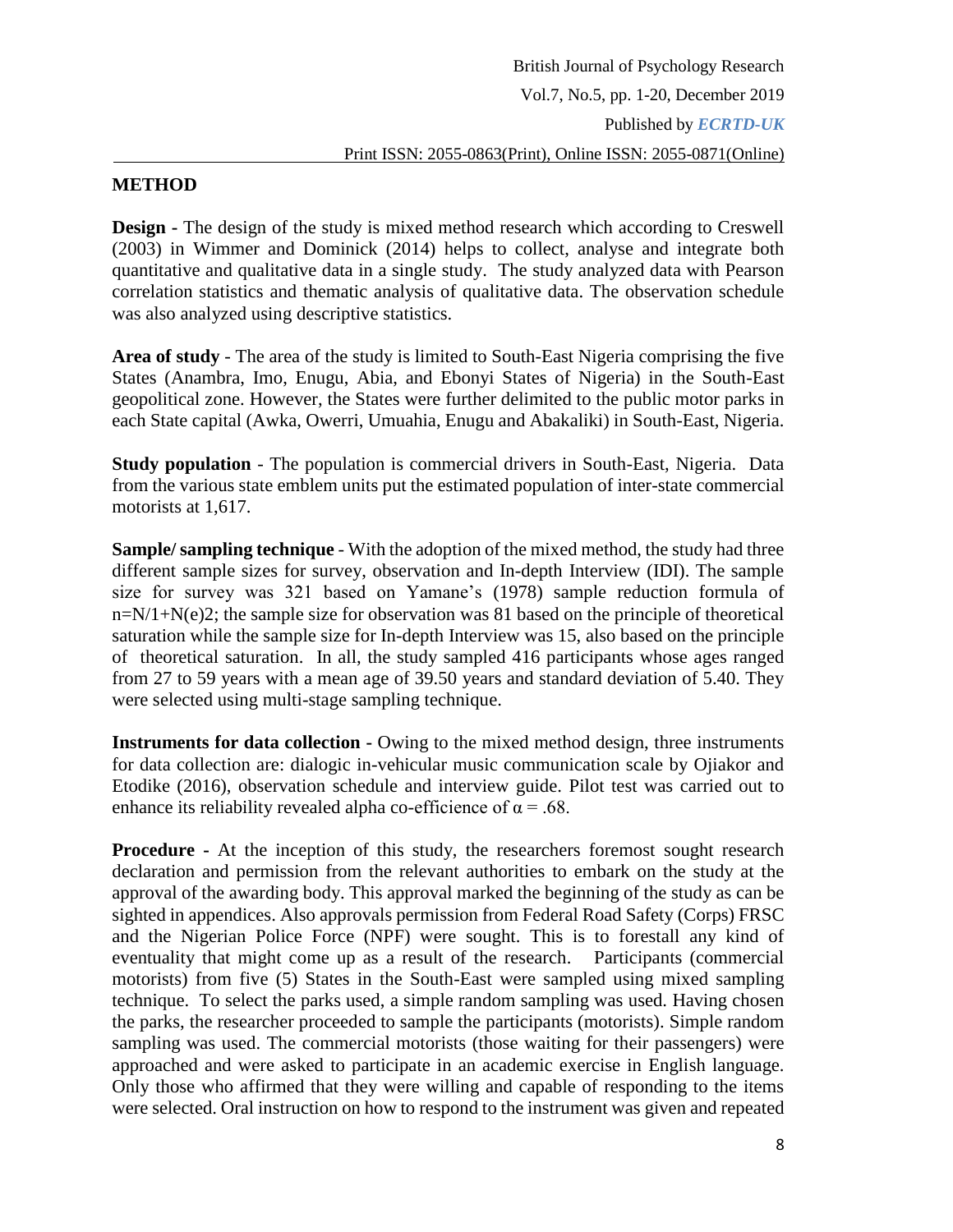Vol.7, No.5, pp. 1-20, December 2019

Published by *ECRTD-UK*

Print ISSN: 2055-0863(Print), Online ISSN: 2055-0871(Online)

at intervals to the participants although it was also written clearly on the top of each questionnaire. At the completion of the filling, the researcher thanked each of the respondents for their time and collected back the filled questionnaire.

### **RESULTS**

After analysis of quantitative and qualitative data, the following results were obtained from the field work:

Table 1: Prevalence rate of dialogic in-vehicular music communication among commercial motorists in South East, Nigeria

|             |                | Play<br>often | whileRadio | MusicListen to the Play recorded Play recorded Play<br>whileMusic or RadioMusic or Radioanytime |         | Music<br><sub>on</sub> |
|-------------|----------------|---------------|------------|-------------------------------------------------------------------------------------------------|---------|------------------------|
|             |                | Driving       | Driving    | as I drove off half way                                                                         |         | Passengers'            |
|             |                |               |            |                                                                                                 |         | Request                |
| $\mathbf N$ | Valid          | 321           | 321        | 321                                                                                             | 321     | 321                    |
|             | Missing $0$    |               |            |                                                                                                 |         |                        |
| Mean        |                | 3.7201        | 3.2770     | 3.1866                                                                                          | 3.3528  | 3.5685                 |
|             | Std. Deviation | 1.17370       | 1.37297    | 1.47895                                                                                         | 1.47525 | .94921                 |

Data on Table 1 is indicative that the mean scores of commercial motorists in South East, Nigeria on dialogic in-vehicular music communication behaviour was high as the mean scores of each of the behviour is above the theoretical mean score of a 5-point scale (which is  $n+1/2 = 5+1/2 = 3$ ) at  $M(1, 343) = 3.42$  (68.4%) (3.72+3.27+3.18+3.35+3.56 =  $17.08/5 = 3.42$ ). The finding from the sample is indicative that majority of the commercial motorists in South East often play music while driving, listen to the radio while driving, play either recorded music or radio as they drove off, play either recorded music or radio half way into the journey and play music anytime on passengers' request. Based on the finding, high prevalence of dialogic in-vehicular music communication and commercial motorists in South East Nigeria was confirmed.

Table 2: Correlation of dialogic in-vehicle music communication with hazard prone driving behavior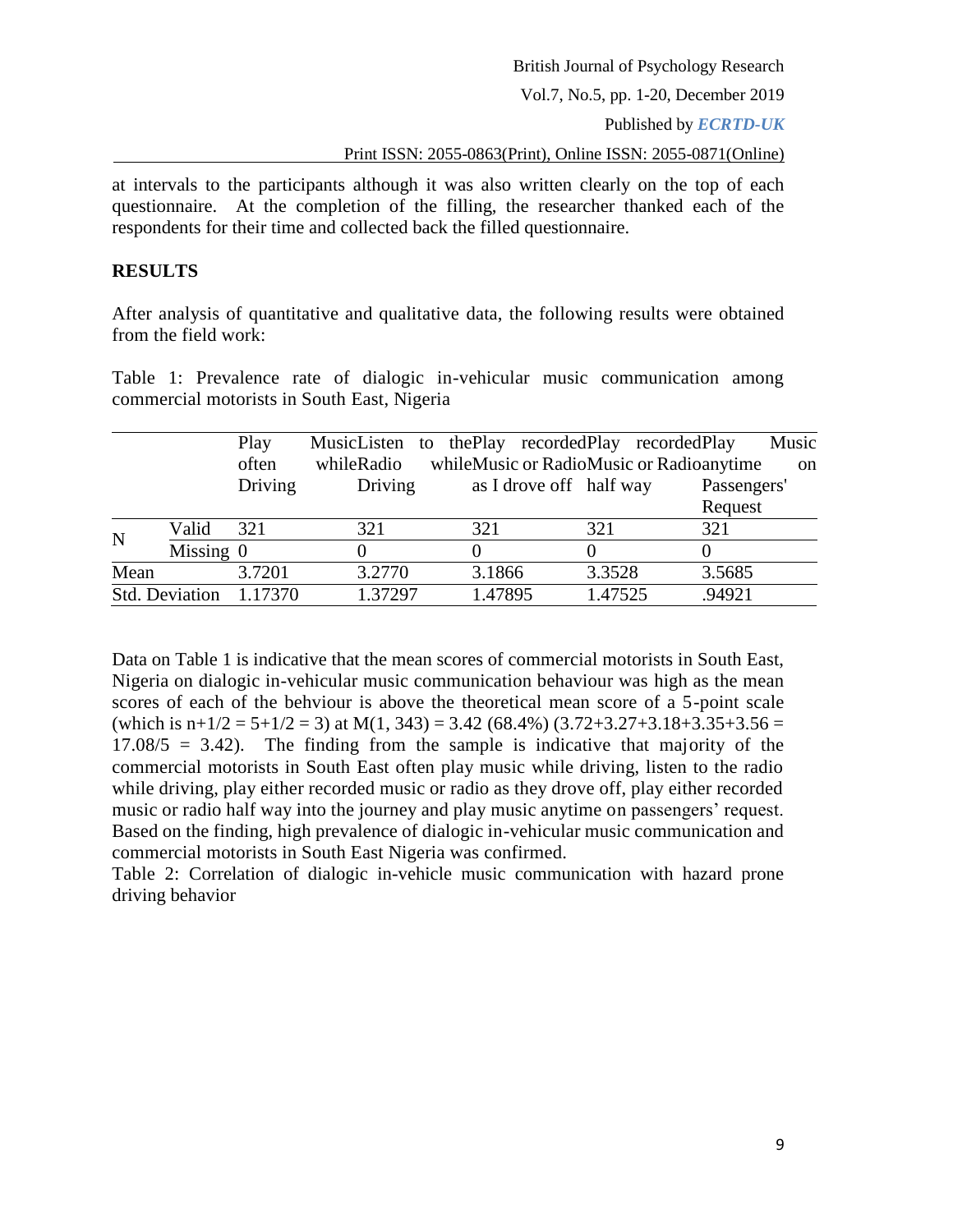#### Vol.7, No.5, pp. 1-20, December 2019

#### Published by *ECRTD-UK*

| Correlations          |                                                                   |             |                             |
|-----------------------|-------------------------------------------------------------------|-------------|-----------------------------|
|                       |                                                                   | <b>DIMC</b> | <b>Hazard Prone Driving</b> |
|                       |                                                                   | Behaviour   | Behaviour                   |
|                       | <b>Pearson Correlation</b>                                        |             | $.388**$                    |
|                       | $Sig. (2-tailed)$                                                 |             | .000                        |
| <b>DIMC</b> Behaviour | Sum of Squares and $Cross-6221.714$<br>products                   |             | 5187.592                    |
|                       | Covariance                                                        | 18.192      | 15.168                      |
|                       | N                                                                 | 321         | 321                         |
|                       | <b>Pearson Correlation</b>                                        | $.388**$    |                             |
|                       | $Sig. (2-tailed)$                                                 | .000        |                             |
| <b>Behaviour</b>      | Hazard Prone DrivingSum of Squares and Cross-5187.592<br>products |             | 28703.009                   |
|                       | Covariance                                                        | 15.168      | 83.927                      |
|                       | N                                                                 | 321         | 321                         |

Print ISSN: 2055-0863(Print), Online ISSN: 2055-0871(Online)

\*\*. Correlation is significant at the 0.01 level (2-tailed).

Data from Table 2 is indicative that significant relationship was confirmed between dialogic in-vehicle music communication and hazard prone driving behavior among commercial motorists in South East Nigeria at  $r(1, 321) = .39**$ ,  $p < .01$ . The finding confirmed that the patterns of in which commercial motorists in South East Nigeria indulged dialogic in-vehicle music communication was related their hazard prone driving behaviours. The finding is indicative that dialogic in-vehicle music communication behaviour influence hazard prone driving behaviour among the study sample.

Table 3: Awareness level of the hazards of dialogic in-vehicle music communication on hazard prone driving behaviour among commercial motorists in South East Nigeria

| Awareness of Hazardous DIMC |         |              |  |
|-----------------------------|---------|--------------|--|
| N                           | Valid   | 321          |  |
|                             | Missing | $\mathbf{0}$ |  |
| Mean                        |         | 2.2595       |  |
| <b>Std. Deviation</b>       |         | 1.46290      |  |

From Table 3 it is observed that the awareness level of the hazards of dialogic in-vehicle music communication on hazard prone driving behaviour among commercial motorists in South East Nigeria is poor as the mean score of the sample was confirmed at  $M(1, 321) =$  $2.25(45.2\%)$ ; Std = 1.4629. The finding is indicative that most of commercial motorists in South East Nigeria are not aware that indulging in dialogic in-vehicle music communication could be hazardous to driving since they lead to hazard-prone driving behaviour.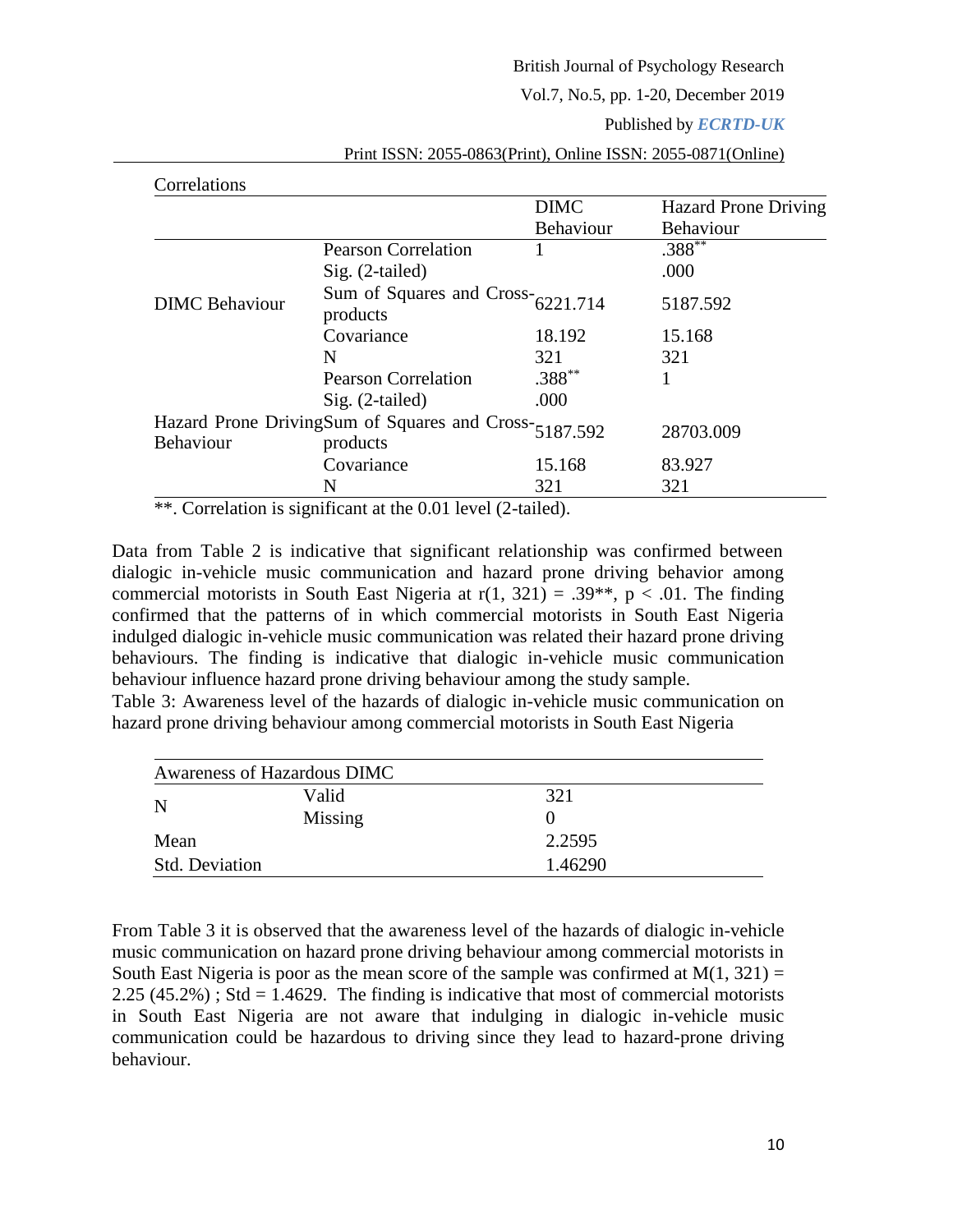Vol.7, No.5, pp. 1-20, December 2019

Published by *ECRTD-UK*

Print ISSN: 2055-0863(Print), Online ISSN: 2055-0871(Online)

Table 4: Correlation of awareness of the hazards of dialogic in-vehicle music communication with hazard prone driving behaviour among commercial motorists in South East Nigeria

Correlations

|                             |                                                           | Awareness  | ofHazard                         | Prone |
|-----------------------------|-----------------------------------------------------------|------------|----------------------------------|-------|
|                             |                                                           |            | Hazardous DIMC driving behaviour |       |
|                             | <b>Pearson Correlation</b>                                |            | $-.198***$                       |       |
|                             | $Sig. (2-tailed)$                                         |            | .000                             |       |
| Awareness<br>Hazardous DIMC | of Sum of Squares and Cross-731.907<br>products           |            | $-908.399$                       |       |
|                             | Covariance                                                | 2.140      | $-2.656$                         |       |
|                             | N                                                         | 321        | 321                              |       |
|                             | <b>Pearson Correlation</b>                                | $-.198***$ |                                  |       |
|                             | $Sig. (2-tailed)$                                         | .000       |                                  |       |
| <b>Behaviour</b>            | Hazard Prone DrivingSum of Squares and Cross-<br>products | $-908.399$ | 28703.009                        |       |
|                             | Covariance                                                | $-2.656$   | 83.927                           |       |
|                             | N                                                         | 321        | 321                              |       |

\*\*. Correlation is significant at the 0.01 level (2-tailed).

From Table 4, it is ascertained that there is a significant and negative correlation between awareness of hazards of dialogic in-vehicle music communication and hazard prone driving behaviour among commercial motorists in South East Nigeria at  $r(1, 321) = -.20$ , p < .01. The finding is indicative that the extent of commercial motorists' awareness on the dangers associated with indulging in dialogic in-vehicle music communication influence their hazard prone driving behaviour. Negative correlation is indicative that motorists who are more aware of the associated dangers of dialogic in-vehicle music communication showed less hazard prone driving behaviour.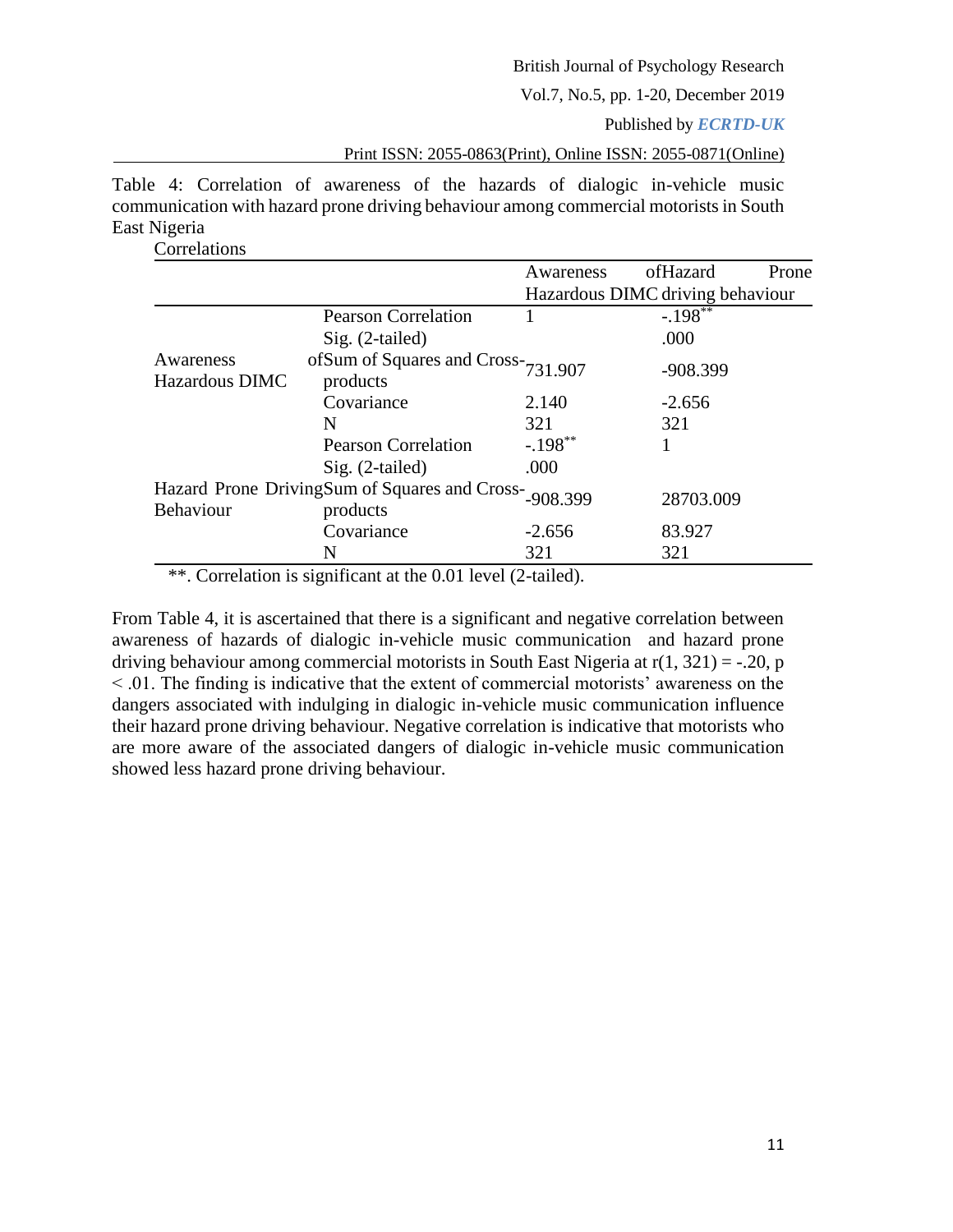Vol.7, No.5, pp. 1-20, December 2019

Published by *ECRTD-UK*

Print ISSN: 2055-0863(Print), Online ISSN: 2055-0871(Online)

Table 5: Analysis of real time observational schedule on commercial motorists in South East Nigeria

| Observed<br>Factor                                                                                     | Observation                                                                           | Freque<br>ncy                                                 | $\%$                                              | Remarks                                                                                                                                                                                                                             |
|--------------------------------------------------------------------------------------------------------|---------------------------------------------------------------------------------------|---------------------------------------------------------------|---------------------------------------------------|-------------------------------------------------------------------------------------------------------------------------------------------------------------------------------------------------------------------------------------|
| Prevalence of Dialogic<br>Invehicular<br>Music<br>while<br>Communication<br>driving                    | Yes<br>N <sub>0</sub>                                                                 | 54<br>27                                                      | 66.7<br>33.3                                      | Prevalence of dialogic invehicular music<br>communication<br>confirmed.<br>is<br>The<br>behaviour is high and common among<br>commercial drivers                                                                                    |
| Observed<br>Dialogic<br>Invehicular<br>Music<br>Communication<br><b>Behaviours</b>                     | Singing<br>Humming<br>Nodding<br>Reflex<br>movement<br>Clapping<br>Sit-dance<br>Other | 13<br>23<br>24<br>10<br>4<br>$\overline{4}$<br>$\overline{3}$ | 16.0<br>28.4<br>29.6<br>12.3<br>4.9<br>4.9<br>3.7 | behaviour<br>indicated<br>Observed<br>that<br>nodding, humming, singing and reflex<br>the<br>dialogic<br>movement<br>are<br>most<br>invehicular<br>communication<br>music<br>behaviours<br>exhibited<br>by<br>commercial<br>drivers |
| Invehicular<br>Dialogic<br>Communication<br>Music<br>Behaviours with hazard<br>prone driving behaviour | gestures<br>Glancing<br>at<br>music set<br>Adjustment of<br>channels/volu<br>me       | 64<br>57                                                      | 79<br>71                                          | It is observed that the time taken to glance<br>of the music sets for selection of music<br>the adjustment of<br>the<br>and<br>music<br>interferes<br>channel/volume<br>with<br>the<br>drivers' vision on the road                  |
| Level<br>of<br>Awareness<br>of<br>Dialogic<br>Hazards<br>Invehicular<br>Music<br>Communication         | Aware<br>Not Aware                                                                    | 38<br>43                                                      | 46.9<br>53.1                                      | Drivers who showed that they are aware<br>of the hazards solicited for the passengers<br>to assist them in changing or adjusting the<br>music; those who are not aware tend to do<br>it themselves                                  |

Data in Table 5 is indicative that 54 drivers (66.7%) were observed engaging dialogic invehicular music communication while driving as against 27 (33.3%) who did not engage in the behaviour. Observed dialogic invehicular music communication behaviours include: singing (16%), humming (28.4%), nodding (29.6%), reflex movement (12.3%), clapping (4.9%), sit-dance (4.9%) and other gestures (3.7%); the analysis is indicative that nodding, humming, singing and reflex actions are the most dialogic invehicular music communication behaviours observed among commercial drivers with a combined percentage of 86.3. On hazard prone driving behaviours, it was observed that 64 (79%) of the 81 commercial drivers glance through their music set while driving while 57 (71%) frequently adjusted the music channels or the volume while driving. Equally, behaviours of 38 (46.9%) drivers observed is indicative that they are aware of the dangers of dialogic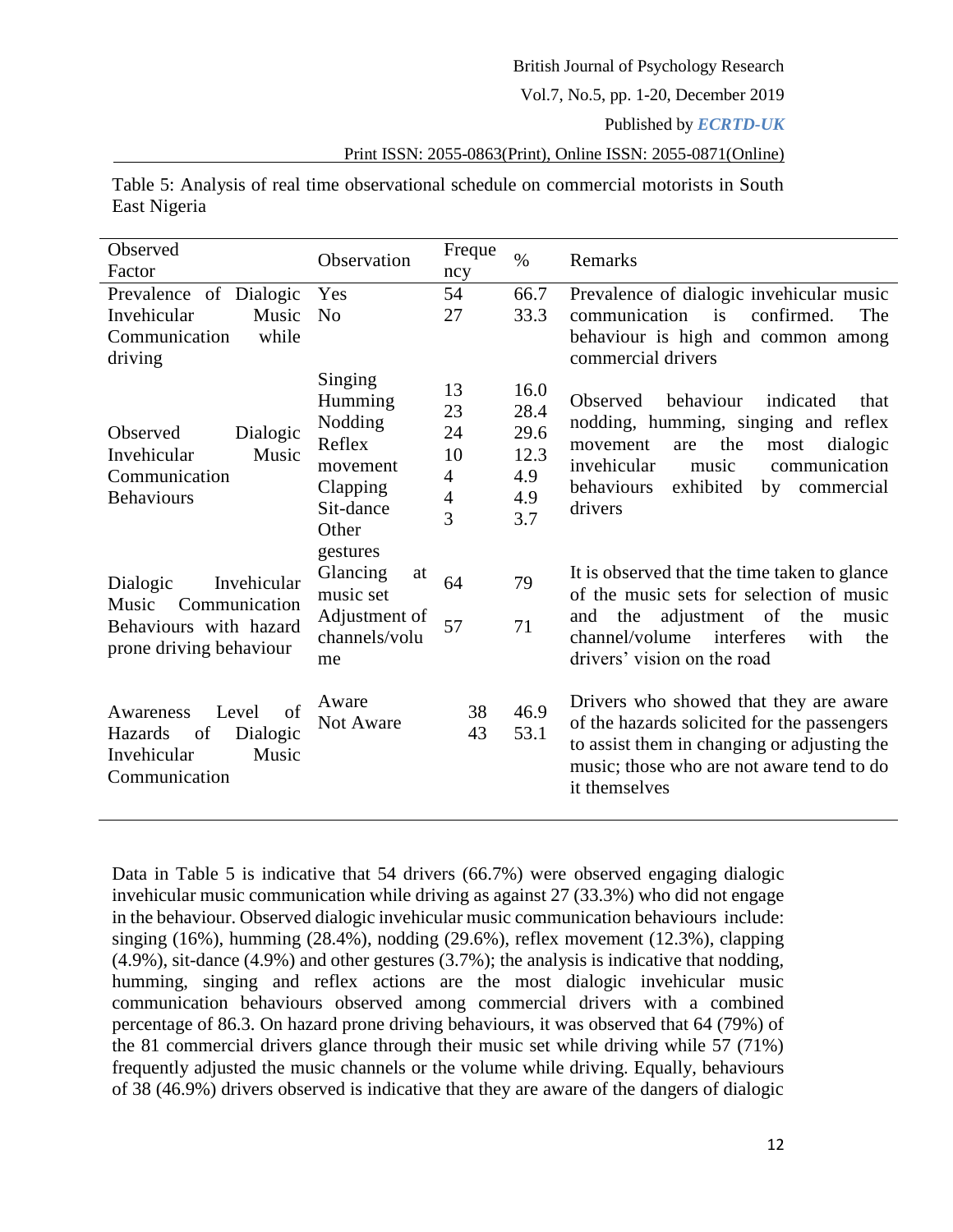invehicular music communication while driving whereas that of 43 (53.1%) is indicative that they are not aware. The observations in real time confirmed the prevalence of dialogic invehicular music communication while driving, the patterns of dialogic invehicular music communication behaviours while driving, hazard prone driving due to dialogic invehicular music communication while driving and the drivers' awareness level of the hazards of dialogic invehicular music communication while driving.

Table 6: Thematic analysis from the in-depth interview with commercial drivers on dialogic in-vehicular music communication behaviour

| <b>Key Questions</b>                                                                                                                                                                                          | <b>Themes</b>                                                           | <b>Remarks</b>                                                                                                                                      |
|---------------------------------------------------------------------------------------------------------------------------------------------------------------------------------------------------------------|-------------------------------------------------------------------------|-----------------------------------------------------------------------------------------------------------------------------------------------------|
| Do you<br>driving?                                                                                                                                                                                            | play music while No, Sure, Yes, why not,<br>Can't drive without music   | Majority of the themes is<br>indicative commercial drivers<br>play music while driving                                                              |
| How do you respond to the Singing, humming,<br>music you are playing while Reflex movement<br>driving?                                                                                                        |                                                                         | Associated behaviours could<br>endanger driving safety                                                                                              |
| Are you aware of dangers<br>associated with playing music<br>while you are driving?                                                                                                                           | No, Yes, Not possible,<br>I haven't heard of any,<br>No dangers, May be | Majority of the themes shows<br>that most of the commercial<br>drivers are not aware of the<br>associated dangers of playing<br>music while driving |
| Do you think that there are Increasing the music volume,<br>behaviours related to music changing the music<br>playing while driving which tuning radio, arguing<br>endangers you<br>the<br>and<br>passengers? | source,<br>with<br>passengers about playing music                       | Themes are evidence that<br>behaviours associated with<br>playing music while driving<br>could constitute<br>vision<br>distraction                  |

Themes in Table 6 are indicative that dialogic in-vehicular music communication among commercial drivers in South-East Nigeria is confirmed. Also, singing, humming and reflex movement emerged as themes from the answers on the interview question "how do you respond to the music you are playing while driving?" Furthermore, themes which emerged from the interviewees' responses on the awareness of dangers associated with playing music while driving indicated that most of the drivers are not aware of the dangers. Equally, themes which emerged from the interviewees' responses indicated that increasing music volume, changing the music source, and tuning radio are the behaviours which endanger drivers playing music while driving.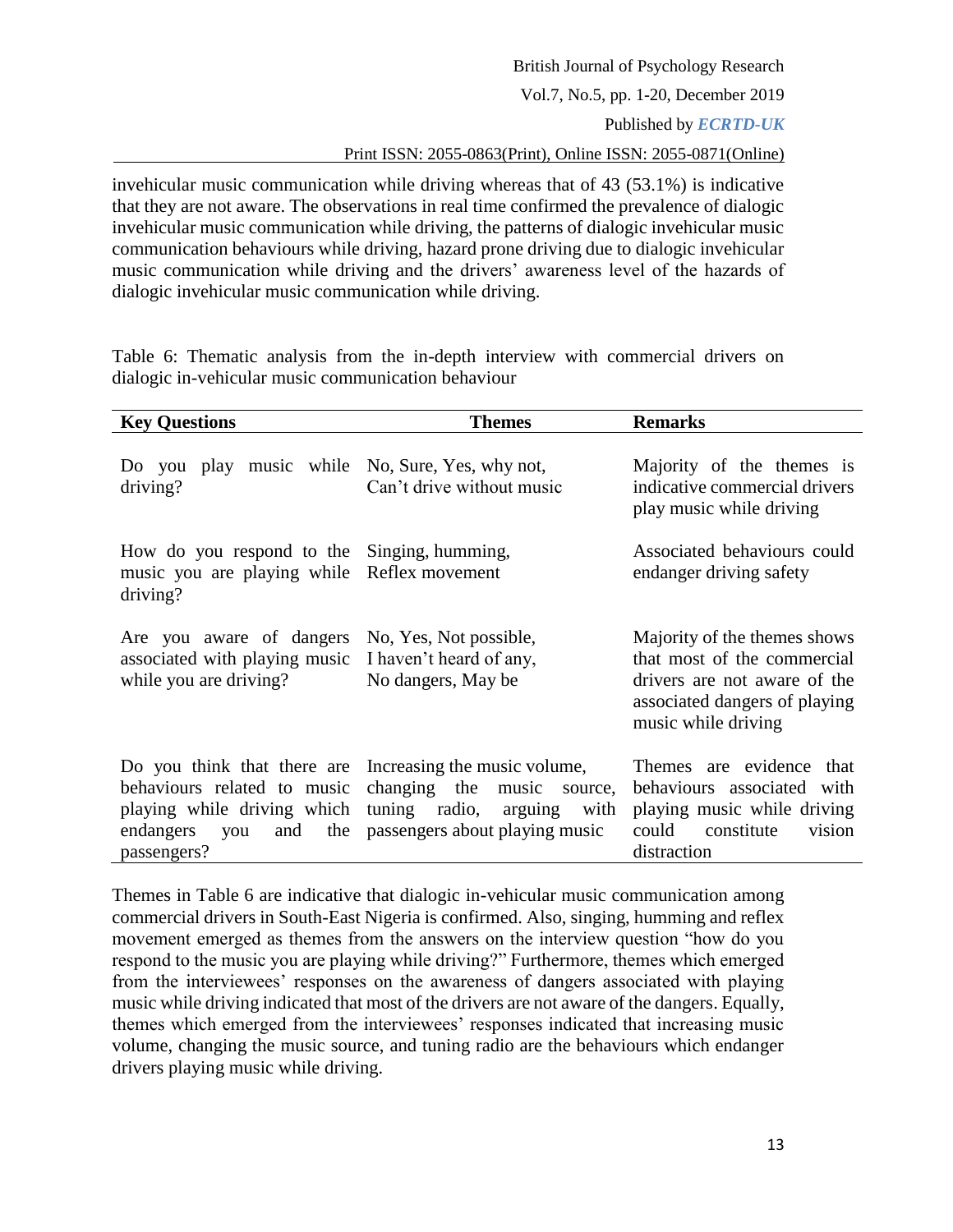### **DISCUSSION OF FINDINGS**

In the course of this study which explored Cognitive effects of dialogic in-vehicular music communication on driving behaviours: emerging facts among commercial motorists in South-East Nigeria, data from survey (Table 1) is indicative that high prevalence rate of dialogic in-vehicular music communication among commercial motorists was ascertained showing evidence that majority of the commercial motorists in South-East often play music, listen to the radio or play either recorded music while driving. Also, data from survey indicated that commercial drivers engage in the behaviour more as they drove off than half way into the journey and that most drivers play music anytime on passengers' request.

The finding was also supported by the themes which emerged from the in-depth interview (Table 6) in which most of drivers opined that they play music while driving. The results of the survey and interview as were further supported by the analysis of the observational schedule (see Table 5) in which the researchers observed that greater percentage of the commercial drivers engage in the beaviour in real time. Nigerian prevalence rate of dialogic in-vehicular music communication was also established in Adeyemi, and Adewole's (2017) study on Risk factors of road traffic accidents among commercial inter-state drivers in Lagos State, Nigeria which established drivers' behavioural characteristics such as drugs, distractions (including music) as major causes of loss of vehicle control leading to road traffic accidents.

Equally, Oluyemisi, Opeyemi and Giwa's (2012) study on Understanding of Traffic Signs by Drivers in Ondo State, Nigeria which identified playing music as some the human factors which distract drivers from noticing and observing the traffic signs also supports the ascertained prevalence rate of dialogic in-vehicular music communication among commercial motorist in South-East, Nigeria. Based on the findings from triangulation and the weight of empirical evidence high prevalence of dialogic in-vehicular music communication was ascertained and confirmed among commercial motorists in South-East Nigeria.

As regards the relationship between dialogic in-vehicle music communication and hazard prone driving behaviours, data from survey as in Table 2 confirmed that significant and positive correlation exist between the two. The finding was also supported by the real time observation made by the researchers as indicated in the observational schedule (see Table 5) which showed that the time taken to glance of the music sets for selection of music and the adjustment of the music channel/volume interferes with the drivers' vision on the road which constitutes hazard prone driving behaviours. The underpinning of the finding can be found Mitchell and MacDonald's (2006) Distraction theory which propounded that music may act as a distraction and the presence of any music will in effect, decrease productivity (quantitative and qualitative).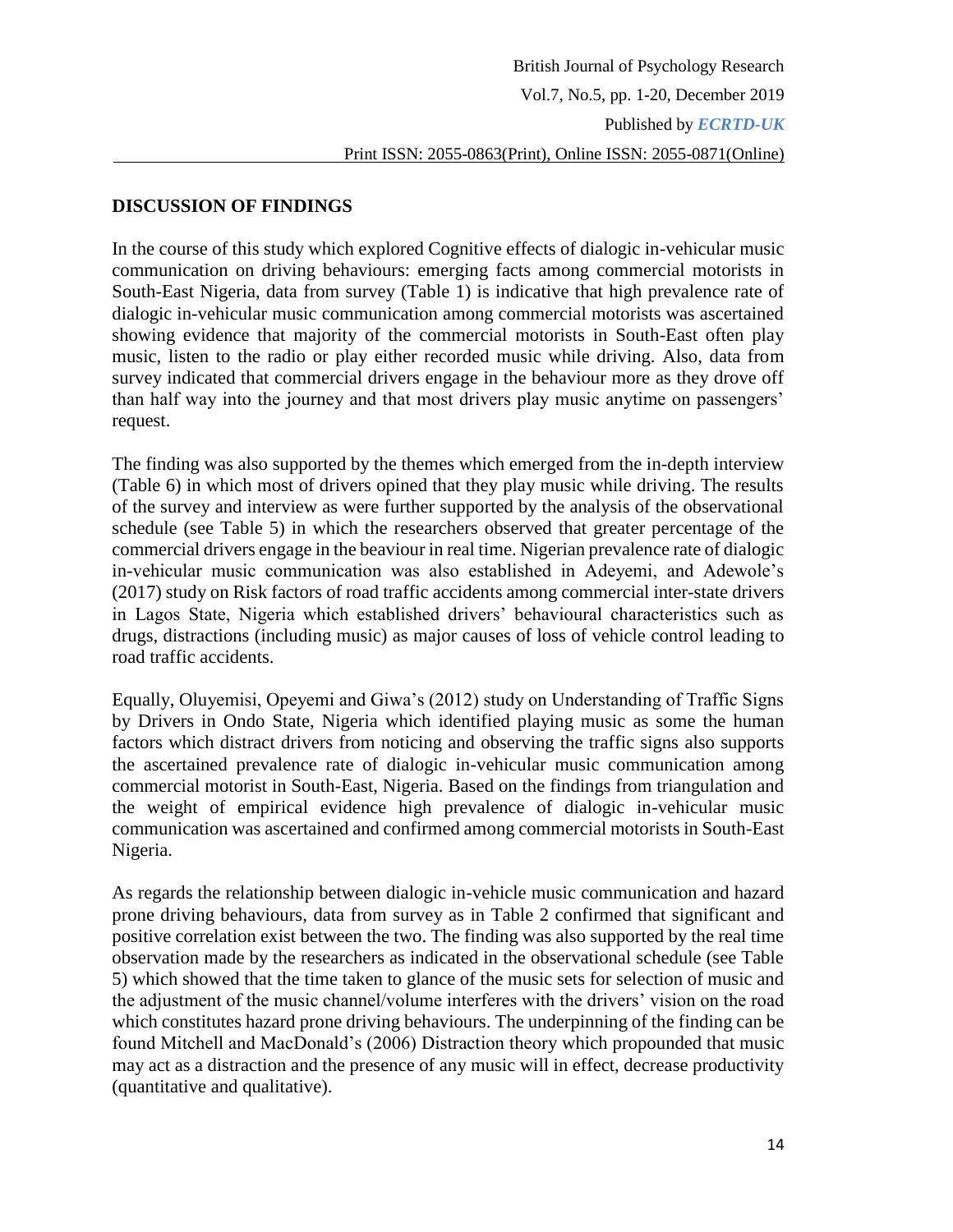Furthermore, themes which emerged from the in-depth interview were indicants that most of the drivers appear to understand this relationship. Both findings are supported by Huiying, Sze, Qiang and Sangen's (2019) study on Effects of music listening on physiological condition, mental workload, and driving performance with consideration of driver temperament and Dibben, and Williamson's (2007) finding that the genre of music playing appears to influence driving performance which supports that music is a source of in-vehicle distraction, which can have both positive and negative effects on driving performance. On the negative effects, Arthur's (2015) study revealed that on commercial drivers' perception on the causes of road traffic accidents in affected by a host of factors including driver's in-vehicular behavioural patterns. The findings supported by related works confirm that the patterns of in which commercial motorists in South East Nigeria indulged dialogic in-vehicle music communication are related hazard prone driving behaviours.

With several road crashes linked to in-vehicular distraction of drivers, one could have expected that the level of awareness will be relatively; however, data from survey (see Table 3) which correlated both real time observational data in Table 5 and themes which emerged from in-depth interview (see Table 6) indicated that contrary to the expectation, awareness of hazards of dialogic in-vehicle music communication is still low among commercial motorists in South East Nigeria. Survey scores of the participants were below average on the awareness of associated dangers of dialogic in-vehicle music communication. Similarly, real time observations made revealed that most drivers were seen glancing and changing music source or increasing or decreasing the volume as they drive. This behaviour concurs with the opinions of the interviewees on their awareness of dialogic in-vehicle music communication which is indicative that they are not aware of such dangers. For example one of the interviewees opined that "such hazards are not possible since music soothes his mood" while another responded that "I haven't heard of any". This finding however is in sharp contrast to Dibben, and Williamson's (2007) finding which accounted that 2/3 of drivers in Britain are aware of the dangers of in-vehicular distraction including listening to music. The reason for this contrast may be as a result of level and penetration of education which increases awareness and the effectiveness of road/traffic agencies which unfortunately do not work effectively in Nigeria. The analysis of these different data sources confirmed validation that awareness of the dangers of dialogic in-vehicle music communication abysmally low among commercial drivers in South-East Nigeria.

Finally, this study also correlated the awareness of the hazards of dialogic in-vehicle music communication with hazard prone driving behaviour among commercial motorists in South East, Nigeria and through the data from survey (Table 4); it was found that there is a significant and negative correlation between awareness of hazards of dialogic in-vehicle music communication and hazard prone driving behaviour. The survey data was also supported by the real time observed behaviour of the commercial motorists which revealed that drivers who are aware of the hazards or dangers of dialogic in-vehicle music communication always requested the passengers to assist in tuning or changing the music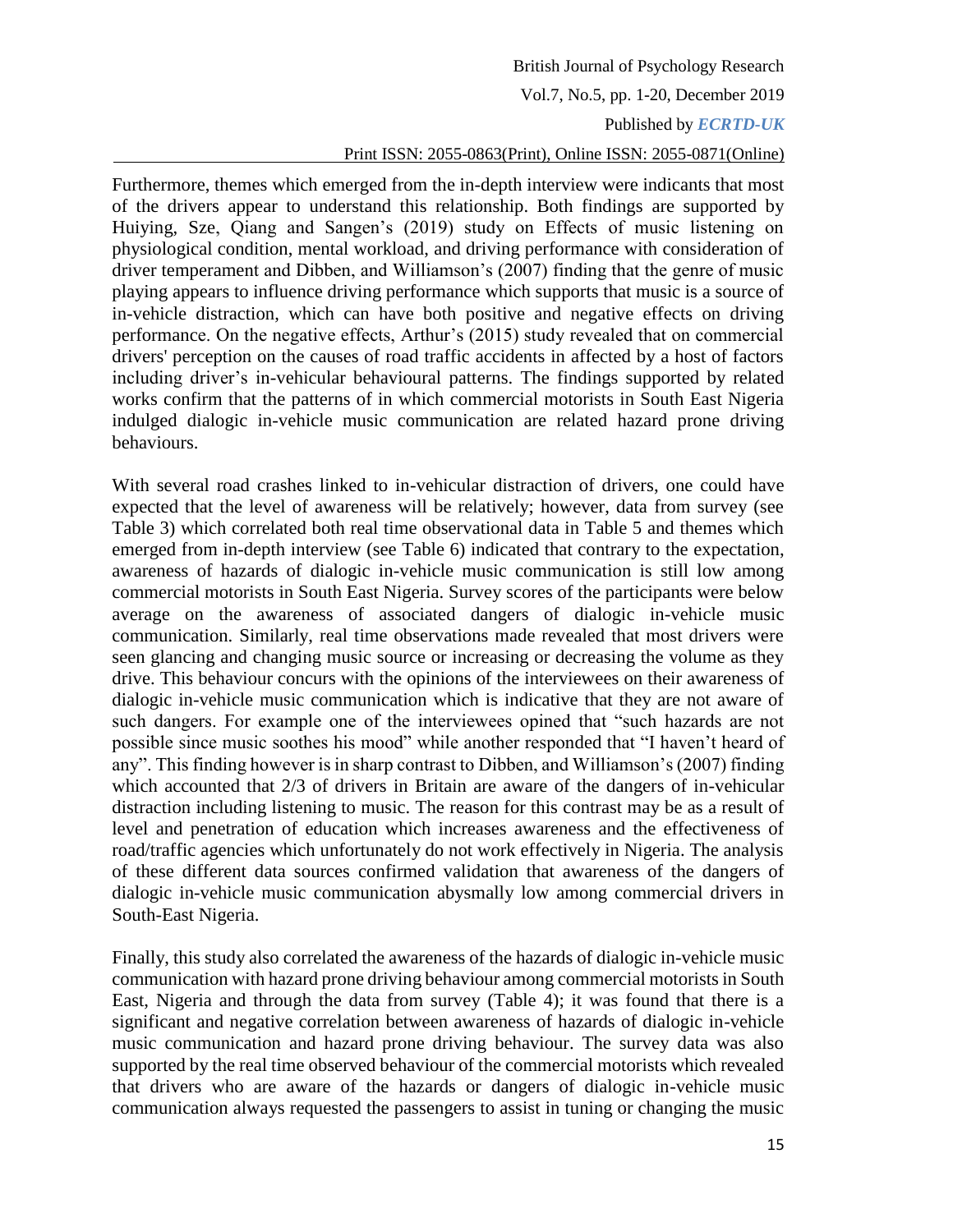source and increasing or reducing the volume while they concentrate on actual driving behaviours. This implies that hazard prone driving behaviours among commercial motorists in South East tend to reduce as awareness on dangers of dialogic in-vehicle music communication tends to increase. In line with Arthur's (2015) findings, this may be attributed to commercial drivers' perception on the causes of road traffic accidents may be affected by a host of factors including driver's in-vehicular behavioural patterns which will helps them to avoid the behaviour. This is equally supported by Mitchell and MacDonald's (2006) Distraction theory. The negative relationship is indicative that awareness and sensitization of commercial drivers on the dangers of dialogic in-vehicle music communication related to less proneness to engage in dialogic in-vehicle music communication and could be one of the first lines of control measures against the menace as a public health concern.

### **Implications of the findings**

Theoretical and pragmatic implications arise from the findings especially for drivers, Federal Road Safety Corps, the passengers and the entire transport industry. In line with Mitchell and MacDonald's (2006) Distraction theory, dialogic in-vehicular music communication which involves the use of media in vehicles evokes safety concerns for drivers, passengers and other road users. Considering the poor state of roads in Nigeria, the high prevalence as revealed in the result constitutes a major public health challenge.

Also, the findings revealed that majority of the drivers are not aware of the dangers as regards the correlation between to dialogic in-vehicular music communication especially as regards the multiple tasks of maintaining vision on the media source and on the lane. The assumption of this difficulty is captured with the proponents of Distraction theory. However, the low level of awareness of the hazards of the menace offer insights on the need for educational and policy enactment in the regard in order to bring commercial motorist to the understanding of the dangers and hazards.

For those who cannot do without dialogic in-vehicular music communication, the findings implicate the technological advancement in the area of media source in order to increase hands-free and eyes-free dialogic in-vehicular music communication among motorists for safety of lives and property. In this regard, Abrams (2011) theory of music utility becomes pertinent in harnessing technologically driven approach towards harnessing the utility of music while driving.

#### **Limitations of the study**

There is always an inherent bias in survey which may reduce the correctness of participants' responses to the survey; in consideration to this, this study utilized data from other sources (mixed) in order to checkmate this form of bias. Consequently, an observational schedule and in-depth interview were also utilized in the method.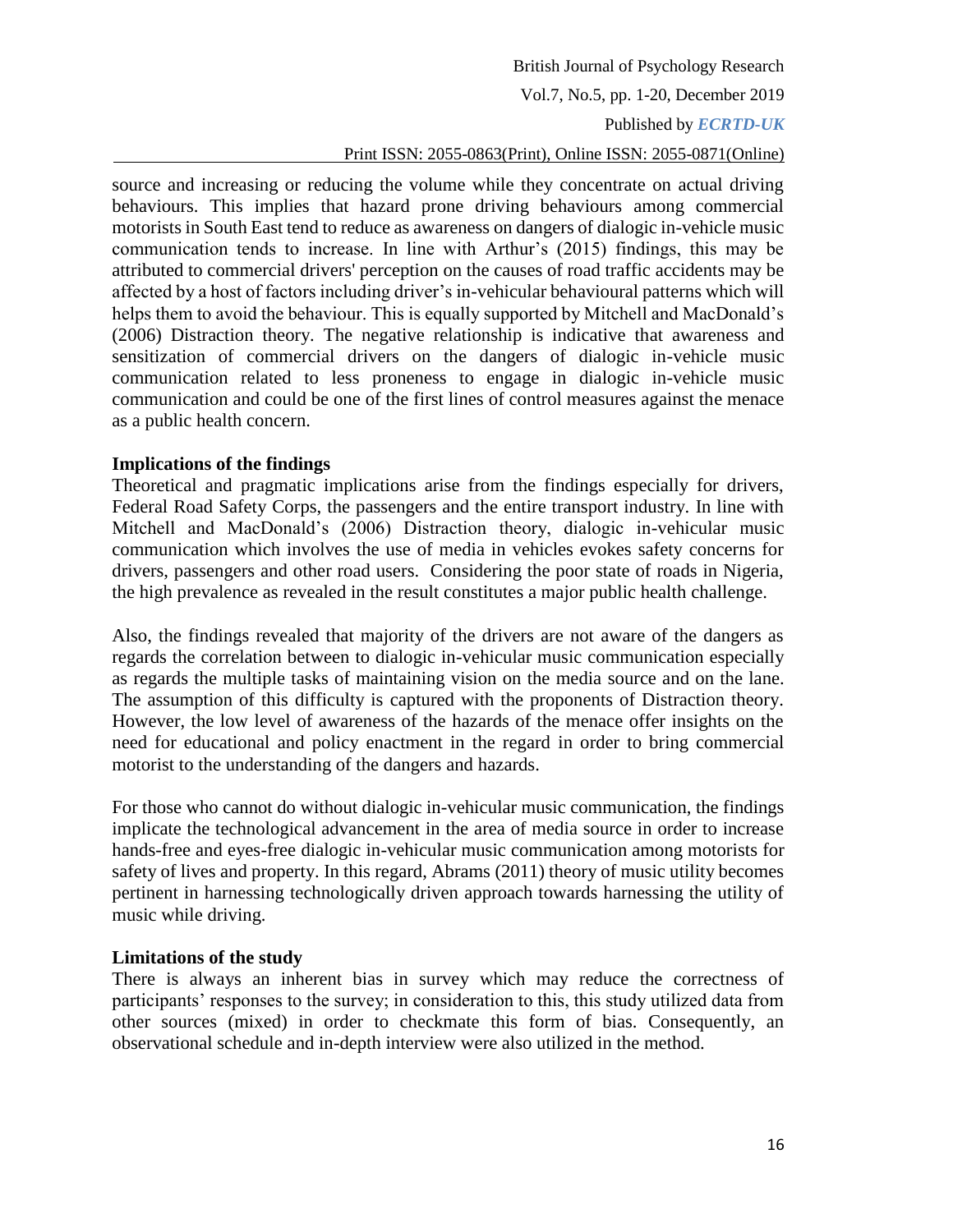### **Recommendation**

Considering the dangers of the low awareness level of dialogic in-vehicular music communication among commercial drivers, there is the need to deepen education and sensitization of the public regarding the associated hazards. It is also recommended for automobile tech companies optimize hands free and eyes free media system to reduce the hazards associated with musical sourcing, glancing and volume tuning.

### **Future Studies**

There is the need to ascertain the socio-economic background of the drivers to ascertain if the findings were as a result of class structure or as generalized behaviour of the drivers. The importance of ascertaining this factor stems from the fact the sample was selected from predetermined area (state capital) of each of the states sampled. Future studies should also endeavour to ascertain the dimensions of distractibility which are implicated by dialogic in-vehicular music communication. There is also need to ascertain the patterns of hazardous driving which are implicated by dialogic in-vehicular music communication.

# **CONCLUSION**

The focus of the current study was to ascertain the prevalence of dialogic in-vehicular music communication among commercial motorists in Nigeria and whether dialogic invehicular music communication constitute driving hazard to drivers, passengers, and other road users. Given its threat to lives and property, mixed method design was used to carry out an investigation into commercial drivers' behaviour as regards dialogic in-vehicular music communication in the South-East Nigeria. The result indicated that the prevalence of dialogic in-vehicular music communication among commercial drivers in South-East Nigeria was high whereas awareness of the dangers associated with the behaviour was low. Also, the study found positive and significant correlation between dialogic in-vehicular music communication and hazard prone driving behaviours whereas negative and significant correlation was recorded between awareness of the dangers of dialogic invehicular music communication and hazard prone driving behaviours. The result of thematic analysis and analysis of the observational schedule further supported the quantitative result of the survey. Although there are need for future studies in other directions such as the type and nature of distractibility caused by dialogic in-vehicular music communication, the study recommended rapid education and sensitization of the public on the hazards of dialogic in-vehicular music communication.

### **References**

- Abrams, A. (2011a). Understanding Music as a Temporal-Aesthetic Way of Being: Implications for a General Theory of Music Therapy. *The Arts in Psychotherapy, 28*, 114-119
- Adeyemi, O. A., & Adewole, D. A. (2017). Risk Factors of Road Traffic Accidents (RTAs) Among Commercial Inter-State Drivers in Lagos State, Nigeria. *Global Journal of Medical Research*.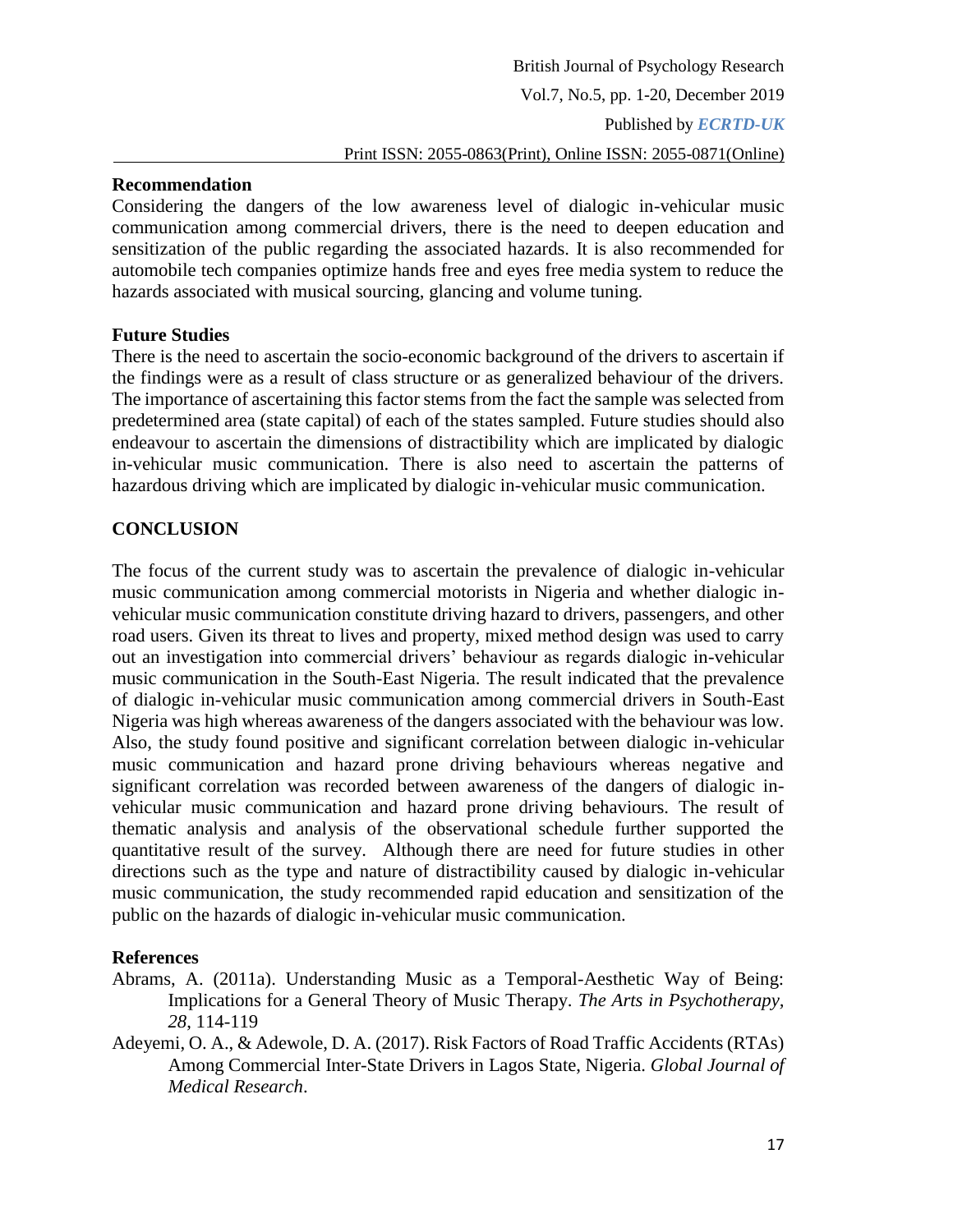Vol.7, No.5, pp. 1-20, December 2019

Published by *ECRTD-UK*

Print ISSN: 2055-0863(Print), Online ISSN: 2055-0871(Online)

- Agbonkhese, O; Yisa, G.L; Agbonkhese, E.G; Akanbi, D.O; Aka, E.O; Mondigha, E (2013) Road Traffic Accidents in Nigeria: Causes and Preventive Measures. *Civil and Environmental Research, 3*(13), 201-213.
- Akpa, N. E. E., Booysen, M. J., & Sinclair, M. (2016). Auditory Intelligent Speed Adaptation for Long-Distance Informal Public Transport In South Africa. *IEEE Intelligent Transportation Systems Magazine*, *8*(2), 53-64.
- Arthur, N. (2015). A survey of commercial drivers' perception on the causes of road traffic accidents in Nigeria. *Journal of Medicine in the Tropics*, *17*(1), 12-23.
- Brodsky, W. (2002). The Effects of Music Tempo on Simulated Performance and Vehicular Control. *Transportation Research*, *5*(4), 67-83
- Bull, M. (2007). *Sound Moves: iPod Culture and Urbane Experience* (1st Ed.). New York: Routledge.
- Dibben, N. & Williamson, V. (2007). An Exploratory Survey Of In-Vehicle Music Listening. *Psychology of Music 35,*571-589
- Eby, D. & Kostyniuk, L. (2003). *Driver Distraction and Crashes: An Assessment of Crash Databases and Review of the Literature.* The University of Michigan Transportation Research Institute: UMTRI-2003-12.
- Furnham, A. & Strabac, L. (2002). Music is as distracting as noise: The differential distraction of background music and noise on the cognitive test performance of introverts and extraverts. *Ergonomics, 45*(3), 203-217.
- Haake, A. B. (2006). *Music Listening Practices in Workplace Settings in the UK: an Exploratory Survey of Office-based Settings*. Paper presented at the 9th International Conference on Music Perception & Cognition (ICMPC9).
- Huiying, W., Sze, N. N., Qiang, Z. & Sangen, H. (2019). Effect of Music Listening on Physiological Condition, Mental Workload, and Driving Performance with Consideration of Driver Temperament. *International. Journal of Environmental Research and Public Health 16,* 276-288; doi:10.3390/ ijerph16152766
- Kahneman, D. (1973). *Attention and effort.* Englewood Cliffs, NJ: Prentice Hall.
- Kalsbeek, J., & Sykes, R. (1967). Objective measurement of mental load. *Acta Psychologica, 27,* 253–261.
- Lesiuk, T. (2005). The Effect of Music Listening on Work Performance. *Psychology of Music,* 33(2), 173-191.
- Mitchell, L. A., & MacDonald, R. A. R. (2006). An Experimental Investigation of the Effects of Preferred and Relaxing Music Listening on Pain Perception. *Journal of Music Therapy*, *43*(4), 295-316.
- Moray, N. (1967). Where is attention limited? A survey and a model. *Acta Psychologica, 27,* 84–92.
- Moray, N. (1979). *Mental workload: Its theory and measurement.* New York: Plenum.
- Nigeria Pilot Newspaper (2016). Disturbing Road Accidents Statistics in Nigeria. *Nigeria Pilot,* March 10, 2016.
- Nigeria Punch Newspaper (2017). Psychological test for traffic offenders. *Daily Punch Newspaper,* June 12, 2017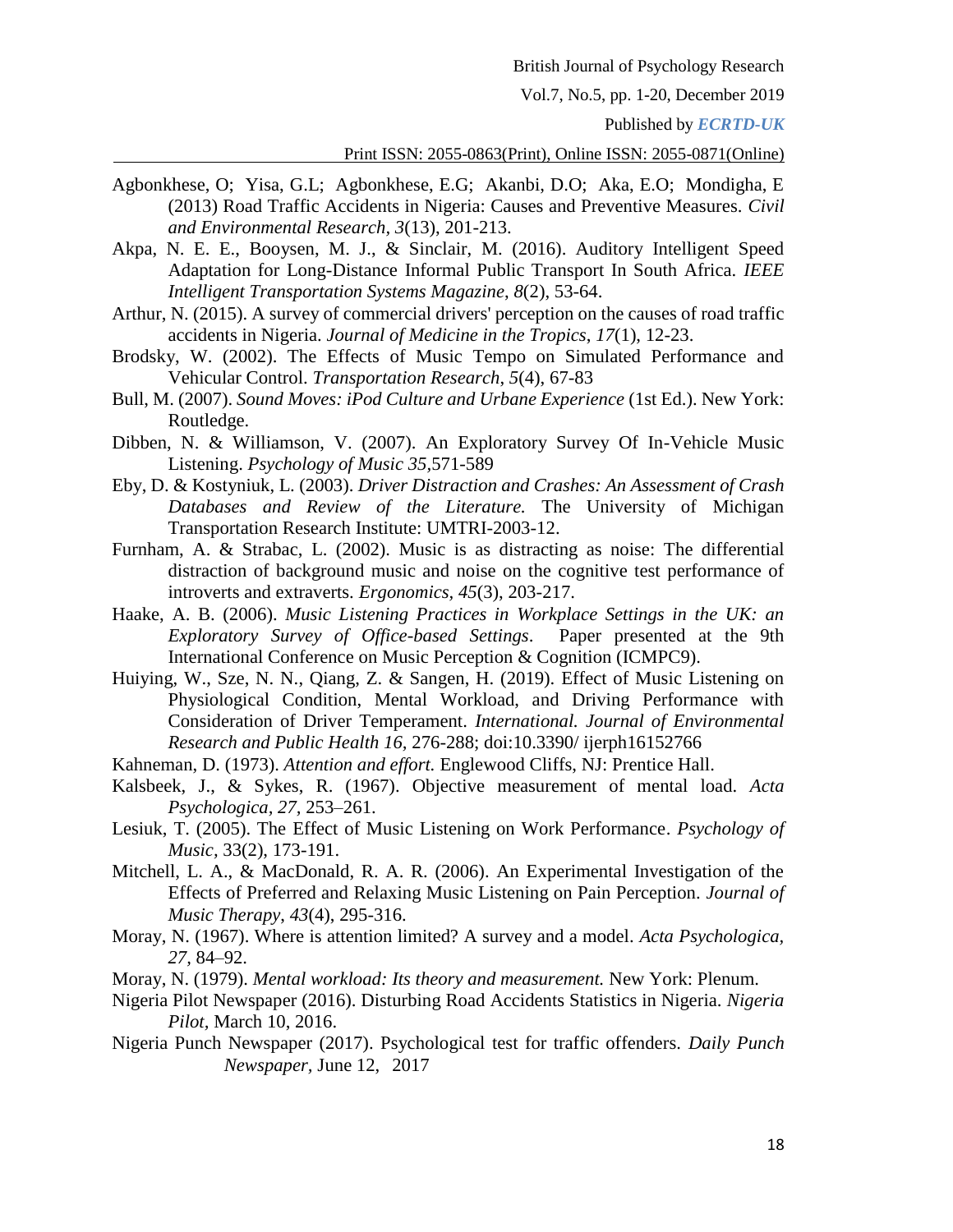Vol.7, No.5, pp. 1-20, December 2019

Published by *ECRTD-UK*

#### Print ISSN: 2055-0863(Print), Online ISSN: 2055-0871(Online)

- North, A. C., & Hargreaves, D. J. (1999). Music and driving game performance. *Scandinavian Journal of Psychology, 40,* 285-292.
- North, A. C., & Hargreaves, D. J. (2008). *The social and applied psychology of music:* Oxford University Press
- North, R. (1977). Task functional demands as factors in dual task performance. *Proceedings of the 21st Annual Meeting of the Human Factors Society* (367–371). Santa Monica, CA: Human Factors Society.
- Ojiakor, I. & Etodike, C. (2017). Development, Validation and Application of In-vehicular music communication Scale (IMC scale). *International Journal of Communication and Technology* (Accepted).
- Oldham, G. R., Cummings, A., Mischel, L. J., Schmidtke, J. M., & Zhou, J. (1995). Listen while you work? Quasi-experimental relations between personal-stereo headset use and employee work responses. *Journal of Applied Psychology, 80*(5), 547-564.
- Oyeyemi, B. (2017). Psychological test for traffic offenders. Pilot Scheme to take off in Anambra State by July 1, Abuja: *Daily Punch Newspaper,* July 1, 2017.
- Prichard, C., Korczynski, M., & Elmes, M. (2007). Music at work: An introduction. *Group & Organization Management, 32*(1), *41-53.*
- Unal, A (2013) *The Influence of Music and Radio on Cognitive Processes, Arousal and Driving Performance.* Netherlands: Lovebird Design and Printing Solution
- Stutts, J. C., Reinfurt, D. W., Staplin, L., & Rodgman, E. A. (2001). The Role of Driver Distraction in Traffic Crashes. AAA Foundation for Traffic Safety.
- Yamane, T. (1978) Statistics: An Introductory Analysis 2nd Edition. *A Harper International Edition Jointly Published By New York University Statistics, NewYork: Harper and Row*
- Wimmer R & Dominick J (2014) *Mass Media Research. USA: Wadsworth Cengage Learning*
- World Health Organization (2004): *World Report on Road Traffic Injury Prevention.* Geneva: WHO Library Cataloguing
- World Health Organization (2016): *World Report on Road Traffic Injury Prevention.* Geneva: WHO Library Cataloguing

### **Authors' Bio-Profile**

### **Ojiakor, Caroline Ifeoma Ph.D.**

Caroline is a lecturer at the Department of Mass Communication, Imo State University Owerri, Nigeria. She holds a doctorate in Mass Communication. She teaches fulltime at the Imo State University Owerri, Nigeria.

### **Etodike, Chukwuemeka Etodike Ph.D.**

Chukwuemeka is a PhD holder in Industrial/Organizational Psychology. His Research interests are span workplace place behaviours, human resource management and psychosociological underpinnings of human organizations and society. Chukwuemeka is also a Research Consultant at Heritage Research Gallery and Engineering Consult.